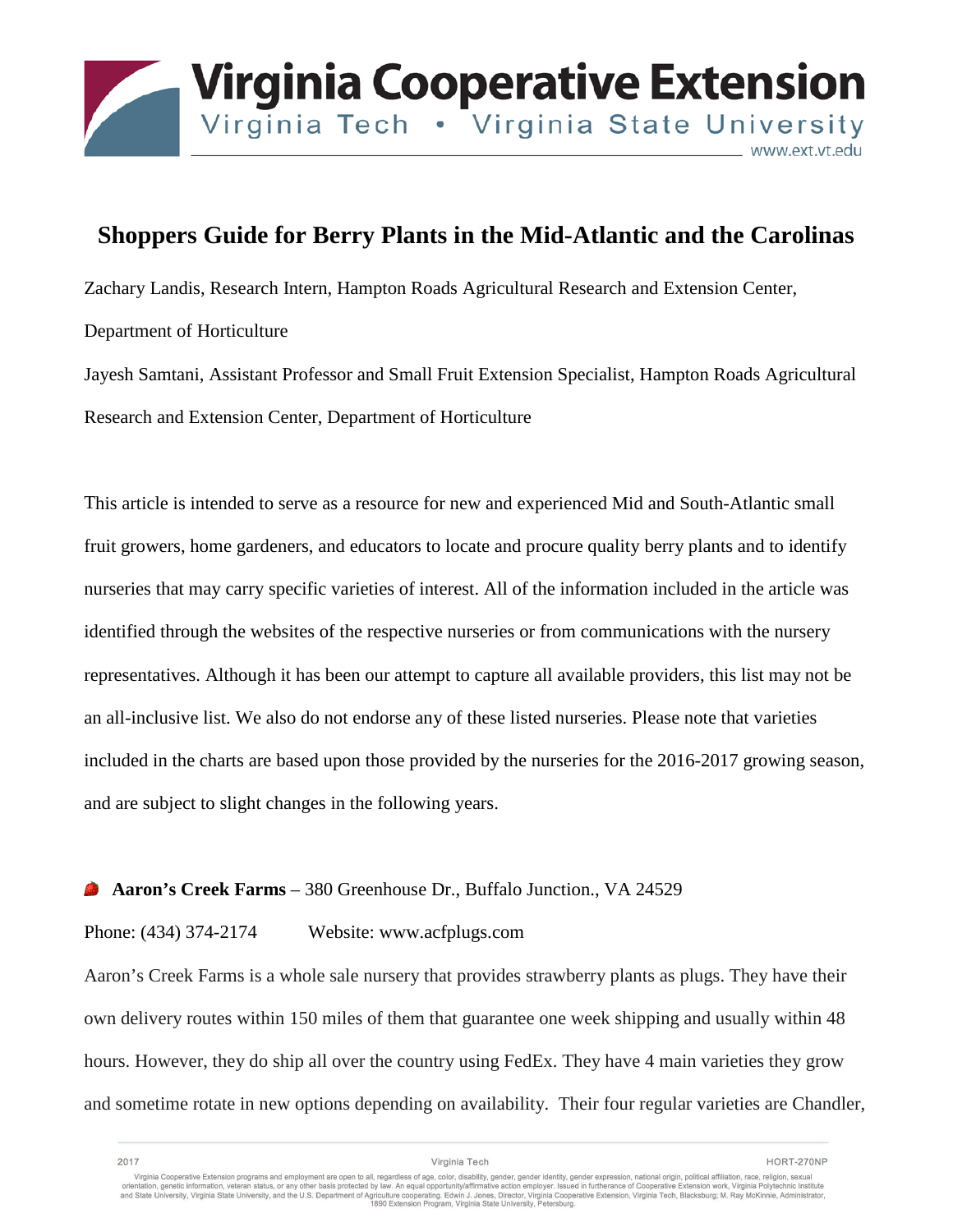Sweet Charlie, Festival, and Camarosa. The other varieties they also try to include are Albion, Radiance, and San Andreas.

#### **A.G. Ammon Nursery --** 1610 County Rd 532, Chatsworth, NJ 08019

E-mail: info@ammonnursery.com Phone: (609) 726-1370

A.G. Ammon Nursery is a wholesale provider of blueberries that is certified by the state of New Jersey. All of their plants are shipped across the country as bare roots. Year to year, they keep the same varieties available for the consumer and they occasionally add new options to the list.

#### **Barwackz Farm --**Grand Junction, MI 49056-9766

Phone: (888) 511-4419 Website: www.barwaczfarm.com

Barwackz Farm is a wholesale blueberry grower with "Elisa" tested plants propagated on site. They provide plants of any age- from tissue cultures to 4-year-old container-grown plants. They allow the consumer to choose the desired shipping method for the plants and ship nationally.

### **Berries Unlimited LLC. -- 807 Cedar Lane, Prairie Grove, AR 72753**

E-mail: info@berriesunlimited.com Phone: (479) 846-6030 Website: www.berriesunlimited.com Berries Unlimited provides wholesale blueberries, blackberries, and raspberries and retail orders of strawberry plants. Most of their plants are from virus indexed tissue cultures. They will ship plants of varied sizes anywhere in the country except for Alaska and Hawaii using UPS.

**Burpee Seed Company --** 300 Park Ave Warminster, PA 18974

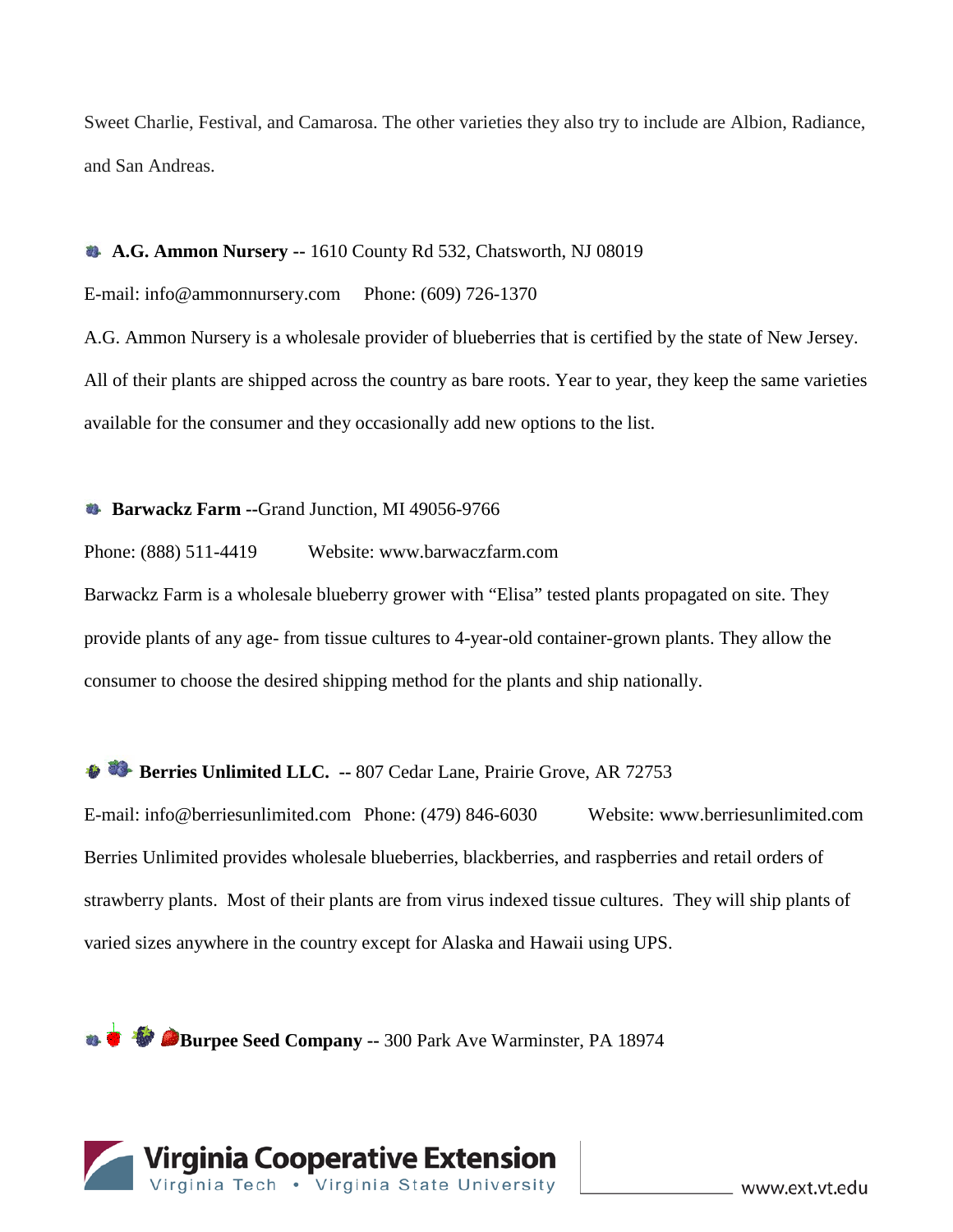E-mail: custserv@burpee.com Phone: 1-800-888-1447 Website: www.burpee.com Burpee Seed Company provides strawberry, blackberry, raspberry, and blueberry plants for wholesale and retail. All of their plants are certified GMO free and will ship as bare roots (usually in spring) or in four inch pots (usually in fall). The varieties that are available each year are based upon popularity, however they typically have a similar availability year-to-year.

# **Daisy Farms** – 28355 M-152 Dowagiac, MI 49047

E-mail: Daisyfarms@qtm.net Phone: (269) 782-6321 Website: www.daisyfarms.net Daisy Farms is a wholesale provider of strawberries, blackberries, raspberries, and blueberries. They guarantee a replace or refund promptly for plants, if not satisfied. They can ship their plants anywhere nationally.

#### **B** DeGrandchamp Farms -- 76241 14th Ave South Haven, MI 49090

E-mail: info@degrandchamps.com Phone: (269) 637-3915 Webiste: www.degrandchampnursery.com DeGrandchamp Farms specializes blueberry plant propagation. They currently deliver about 30 different virus tested varieties which are consistent year to year with occasional new additions. They ship anywhere in the country using FedEx and the plants tend to be between one to two feet in height.

**Double A Vineyards --** 10277 Christy Rd, Fredonia, NY 14063 Phone: (716) 672-8493 Website: www.doubleavineyards.com

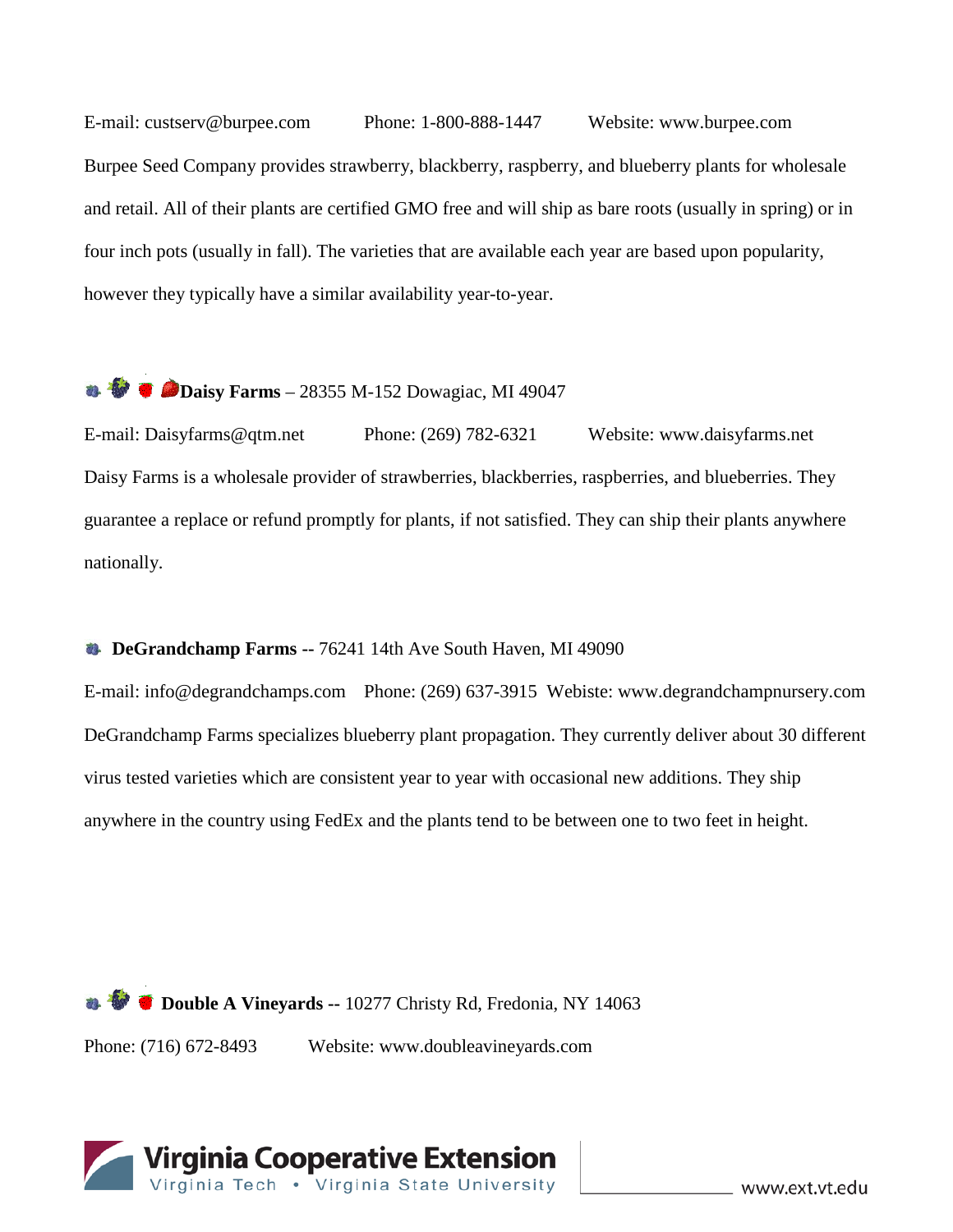Double a Vineyards started as a grape vineyard but has expanded into other small fruits, willows, and hops as well. They have many varieties of blackberries, raspberries, and blueberries available, however, orders of over 100 plants of a single variety requires a phone price inquiry. They ship all of their plants as bare roots. Their varieties tend to be the same year to year but are subject to change based on the availability of propagation equipment and introduction of new varieties from universities.

#### **Finch Blueberry Nursery** -- 5714 Finch Nursery Ln. Bailey, North Carolina 27807

Phone: (252) 235-4664 E-mail: finchnursery@earthlink.net

Finch Blueberry Nursery is a wholesale provider of a variety of blueberry plants. They sell their plants as one to six-year old bare root plants or one and three gallon potted plants. Their varieties tend to be consistent year to year with the exception of some additions each year.

#### **Fresh Pik Produce –** 7802 Sadie Rd., Kenly, NC 27542

Phone: (252) 237-1260 Website: www.freshpik.com

Fresh Pik Produce provides wholesale strawberries. Their facility is GAP (Good Agricultural Practices) Certified yearly and they provide strawberry plants as plugs. For the 2016-2017 growing season, the varieties they provided were Chandler, Camarosa, and Sweet Charlie. The Chandler plants were also available as certified bare root plants.

**Greenwood Nursery, Inc. - 636 Myers Cove Rd, McMinnville, TN 37110** Phone: (800) 426-0958 Website: www.greenwoodnursery.com

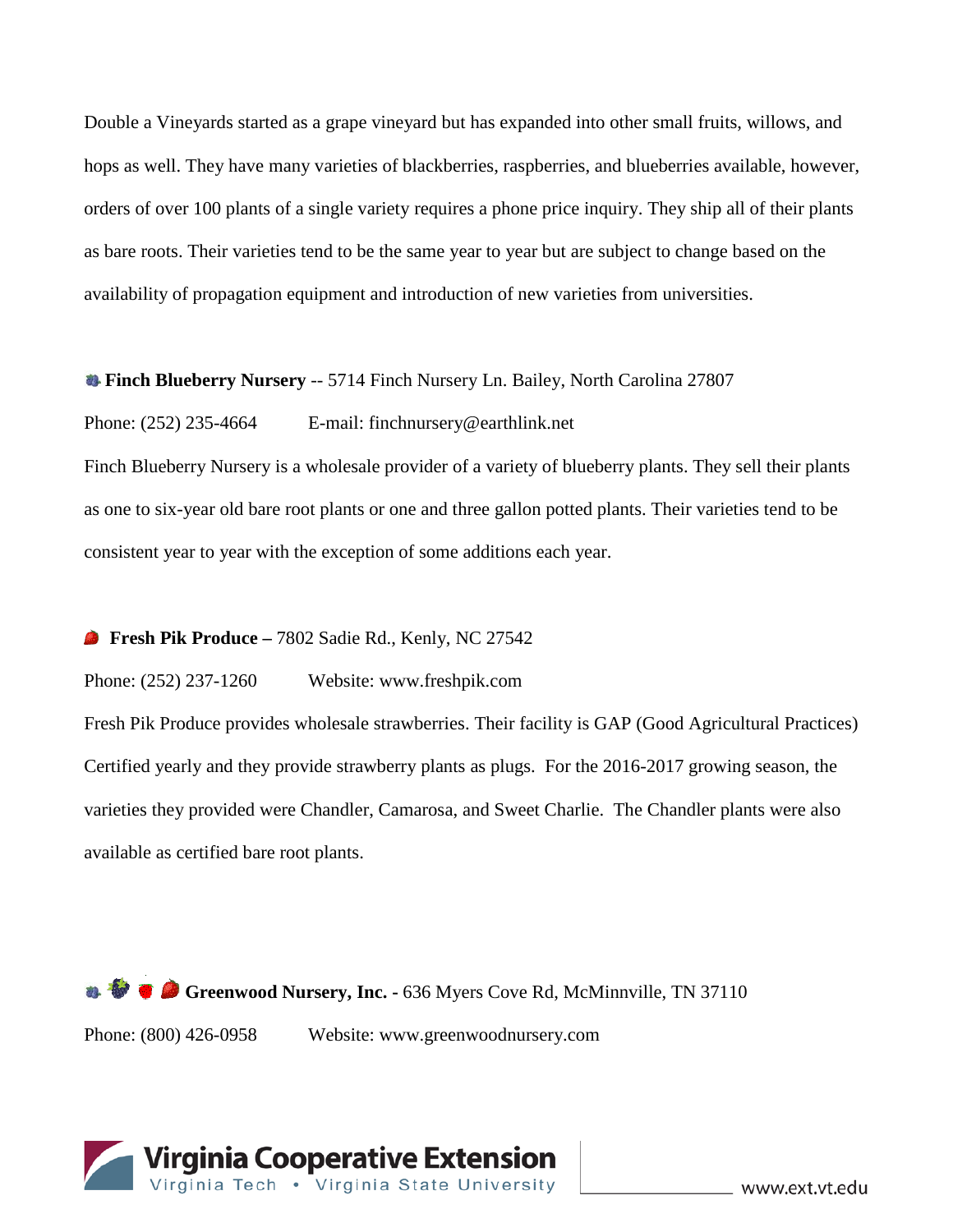Greenwood Nursery offers blueberry, blackberry, raspberry, and strawberry plants. All their plants ship as bare root plants, and the blackberry and strawberry plants are from two-year field grown plants. They have a "Stress Free Guarantee" for replacing damaged or poor quality plants. They update their available varieties to keep the most in demand stock and provide both wholesale and retail sales.

**Hartmann's Plant Company --** 310 60th St, Grand Junction, MI 49056

E-mail: info@hartmannsplantcompany.com Phone: (269) 253-4281

Website: www.hartmannsplantcompany.com

Hartmann's Plant Company is a wholesale and retail provider of blueberries, blackberries, raspberries, and strawberries. They use tissue cultures to begin their next season's crops in their laboratory at their propagation facility. Using UPS, they will ship anywhere nationally.

#### **Hunter Farms** – 607 Jameson Rd., Easley, SC 29640

Phone: (864) 859-2978 Website: www.hunterfarmsonline.com Hunter Farms provides strawberry plugs for wholesale. The stock they provide originates from Prince Edward Island and Nova Scotia Canada. All of their plugs are grown completely outside using an accurate watering/misting system.

**IDED** Indiana Berry and Plant Company -- 2811 Michigan Road Plymouth, IN 46563 E-mail: info@indianaberry.com Phone: 1-800-295-2226 Website: www.indianaverry.com

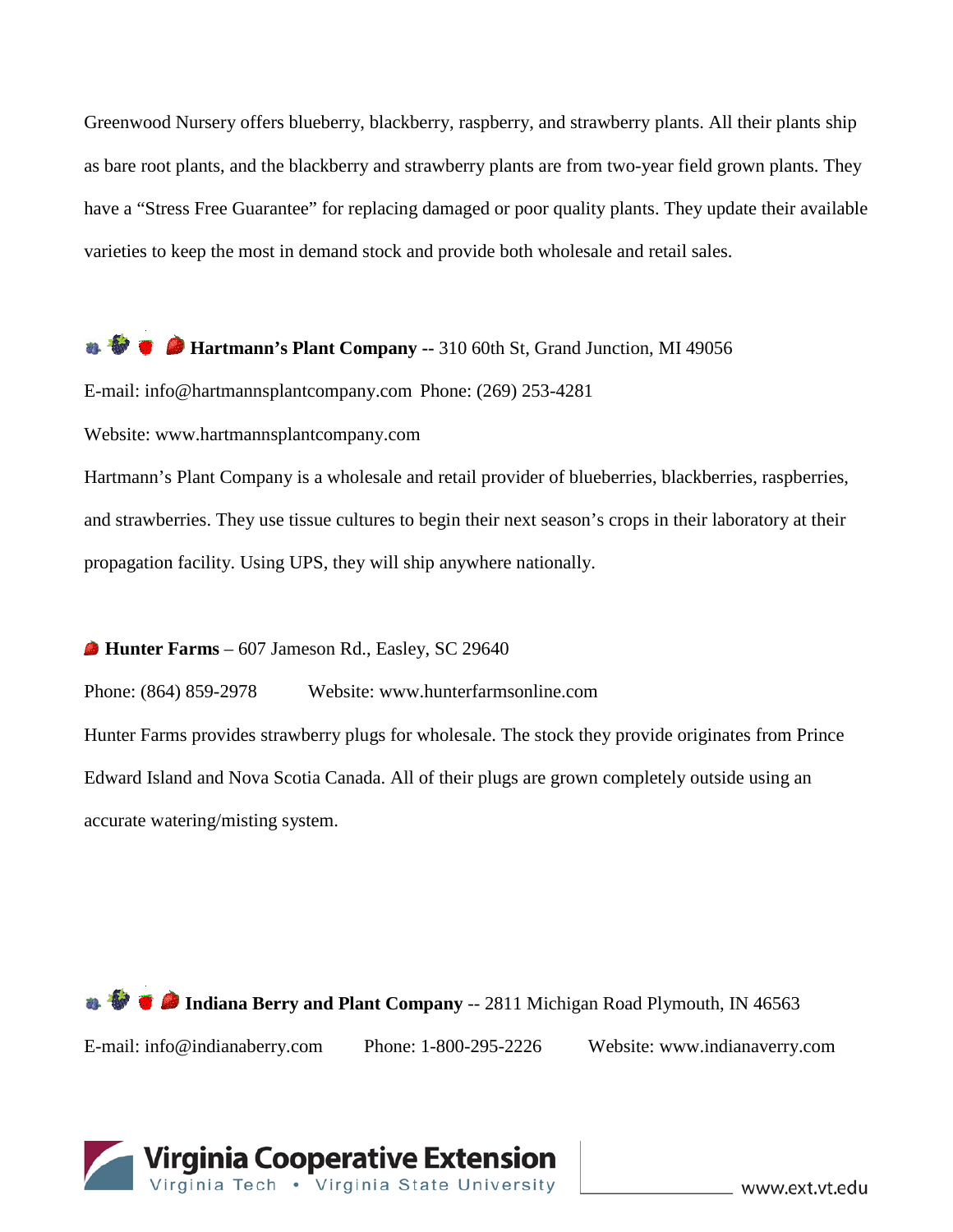Indiana Berry and Plant Company is a wholesale provider of strawberries, blackberries, raspberries, and blueberries. They grow their stock from virus indexed mother stock and have numerous varieties available for each fruit. They ship their plants nationally as bare root plants using UPS.

**Jones Family Farms (Blackberry Only) -**- 7094 Honeysuckle Lane Bailey, NC 27807

E-mail: sales@jonesfarmsnc.com Website: www.jonesfarmsnc.com

Jones Family Farms specializes in providing blackberry plants. Their plants are virus-indexed from NC State Microprogation unit and their mother plants are switched every 3 years. They ship anywhere in the country as bare root plants. They grow four different varieties that remain the same each year. These varieties are Arapaho, Ouachita, Osage, and Von.

#### **Krohne Plant Farms, Inc. --** 65295 CR342, Hartford, MI 49057

E-mail: info@krohneplantfarms.com Phone: (269) 424-5423 Website: www.krohneplantfarms.com Krohne Plant Farms, Inc. is a wholesale provider of strawberry plants. Their varieties tend to be the same year to year, however they do update the list every season occasionally dropping the less popular varieties or adding new ones. They ship all of their plants as bare roots using UPS or orders can be picked up on site.

**Kube-Pak -** 194 Route 526, Allentown, NJ 08501 E-mail: sales@kubepak.com Phone: (609) 259-3114 Website: www.kubepak.com

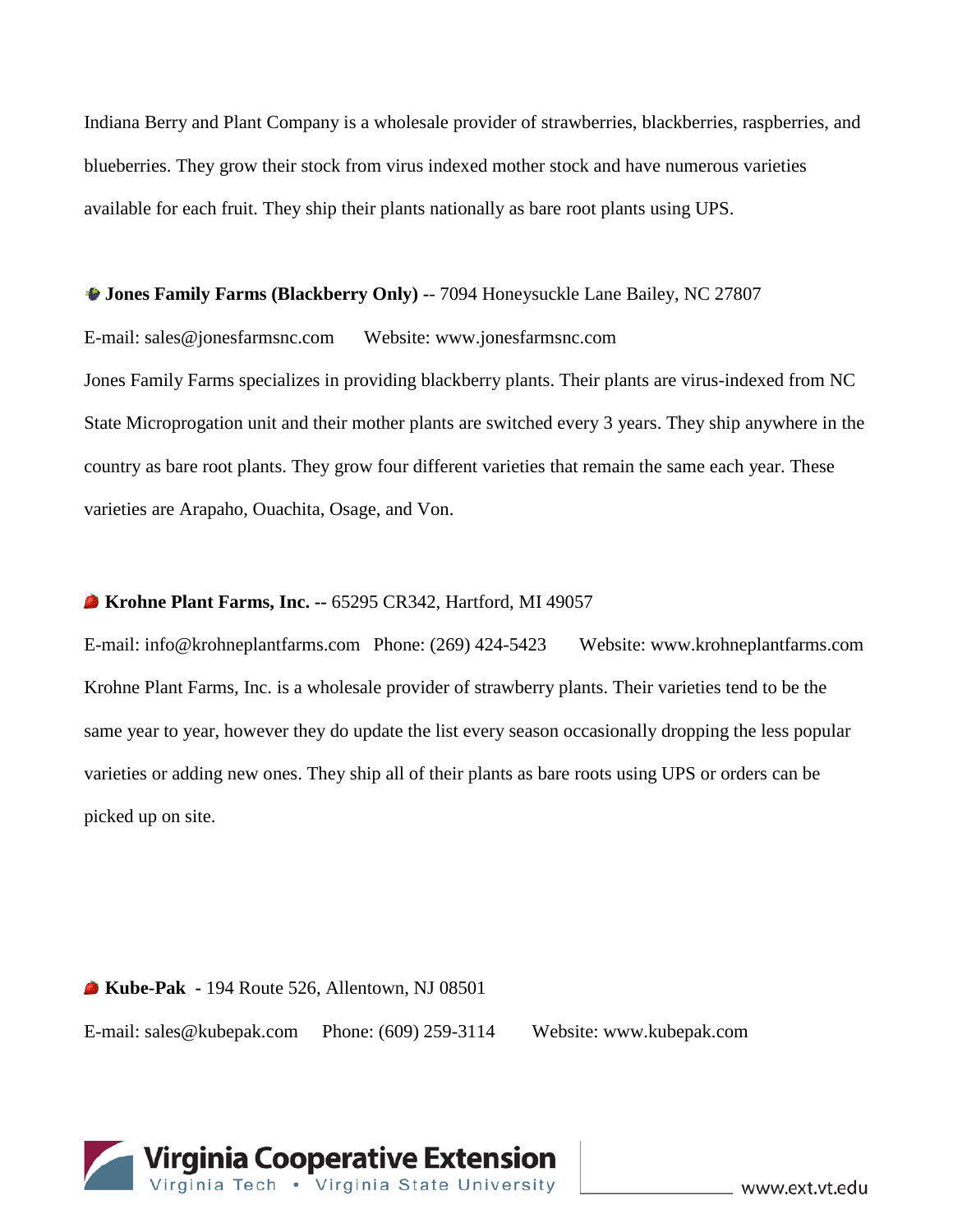Kube-Pak is a large wholesale greenhouse facility providing mid-season strawberries. Their varieties tend to stay the same year-to-year but will introduce new popular varieties as they become available. Varieties are sold as trays containing 50 plugs from certified virus-free stock. They will deliver by truck to the surrounding states and use FedEx to ship across the country. Kube-Pak's shipping season is from mid-July till the end of September.

## **Nourse Farms** – 41 River Rd., South Deerfield, MA 01373

E-mail: info@noursefarms.com Phone: (413) 665-2658 Website: www.noursefarms.com Nourse Farms is a small fruits grower providing for both retail and wholesale customers. They work on virus-indexing, ELISA testing, and tissue culture propagation to insure disease free plants. They ship their small fruit plants as dormant bare roots or plugs and will ship anywhere in the country using FedEx. Nourse Farms updates their available varieties as new ones are tested.

**Stark Bro's Nurseries and Orchards Co. --** 11523 Highway NN Louisiana, MO 63353 E-mail: info@starkbros.com Phone: (800) 325-4180 Website: www.starkbros.com Stark Bro's Nurseries and Orchards Company is a wholesale and retail provider of blueberries, blackberries, raspberries, and strawberries. Their plants are shipped in small pots or as bare root plants. They ship all of their plants nationally using FedEx and ships to arrive during appropriate planting time.

#### **Stokes Blueberry Farm & Nursery --** 54239 14th Avenue Grand Junction, MI 49056

E-mail: stokes@stokesblueberries.com Phone: (800) 427-9650

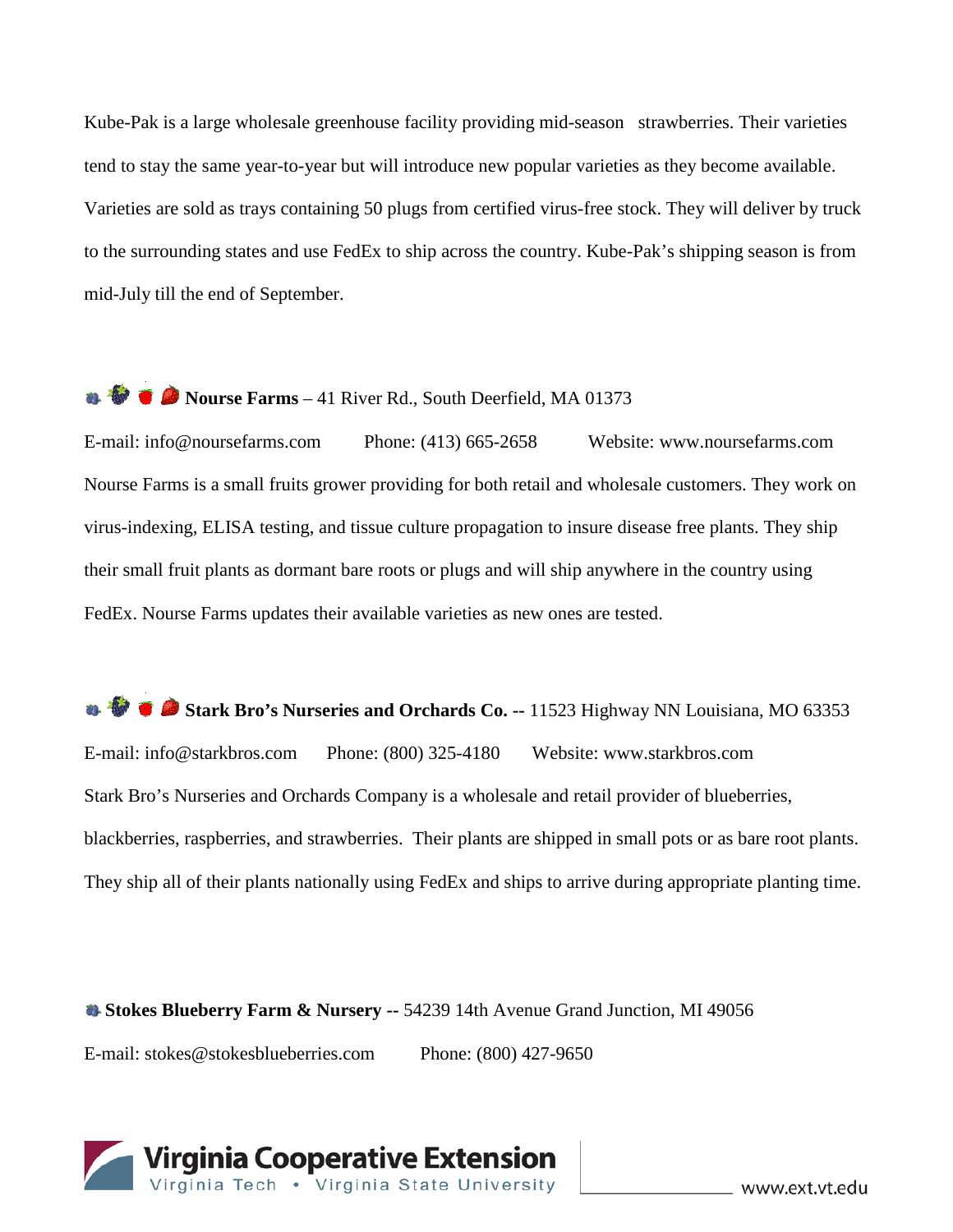#### Website: www.stokesblueberries.com

Stokes Blueberry Farm and Nursery is a wholesale provider of blueberries. They sell their plants as one to three-year old plants and offer them as bare root or potted plants for shipping. They ship their plants anywhere nationally.

# **Turnbull Nursery and Garden Center --** 10036 Versailles Plank Rd, North Collins, NY 14111

E-mail: plants@turnbullnursery.com Phone: (716) 337-3812 Website: www.turnbullgardencenter.com Turnbull Nursery, Inc. provides wholesale blackberry, raspberry, and blueberry plants but strawberry plants are only available for retail sales. They grow their own plants and some are also brought in from other local nurseries for resale. Most of their plants are sold as bare roots from one to two year crops, however they do have a plug nursery where some varieties are custom grown. The variety list below is the same from year to year, however if possible they try to add new varieties.

#### **Walker Brothers** – 105 Porchtown Road, Elmer, NJ 08318

#### Website: www.walkerplants.com

Walker Brothers specializes in the whole sale of asparagus and strawberry plants. Their strawberry plants are shipped as plugs in the fall and require a minimum order of 2000. They ship their plants through UPS, USPS, or Common Carrier to most of the country, excluding California. They provide either Chandler or Sweet Charlie plants.

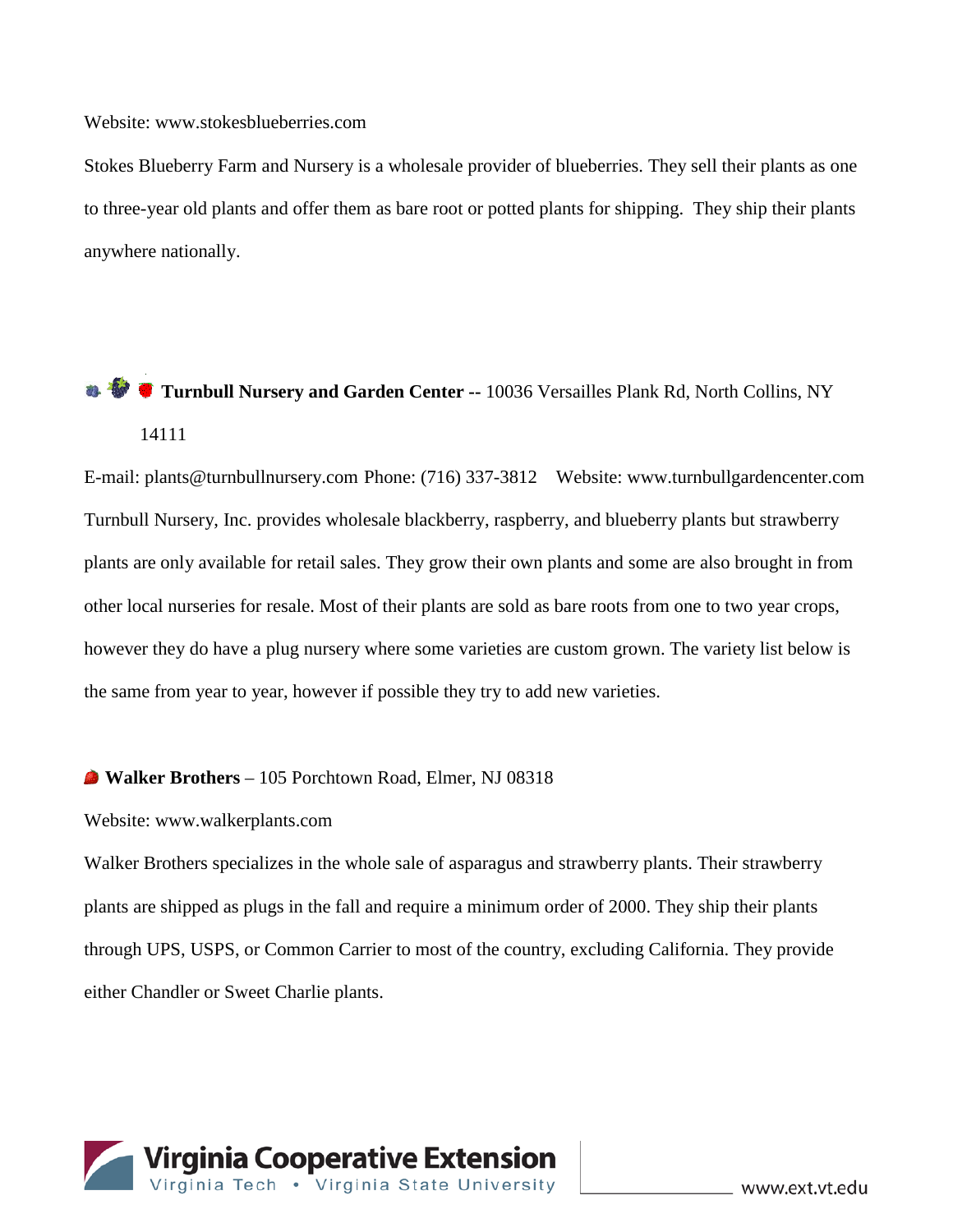#### **Waters J9 Blueberry Farm --** 600 Ditney Rd, Madisonville, KY 42431

E-mail: info@watersj9blueberryfarm.com Phone: (270) 322-9222

Website: www.watersj9blueberryfarm.com

Waters J9 Blueberry Farm is a retail and wholesale provider of matured blueberry plants. They offer three varieties, Duke, Bluecrop, and Liberty, as three-year old or four to five -year old plants. Their plants are all shipped in three gallon containers and use FedEx ground shipping, however at the farm pick up orders are given a discount per plant. They do not ship to California, Idaho, Nevada, Oregon, Utah, and Washington due to state regulations.

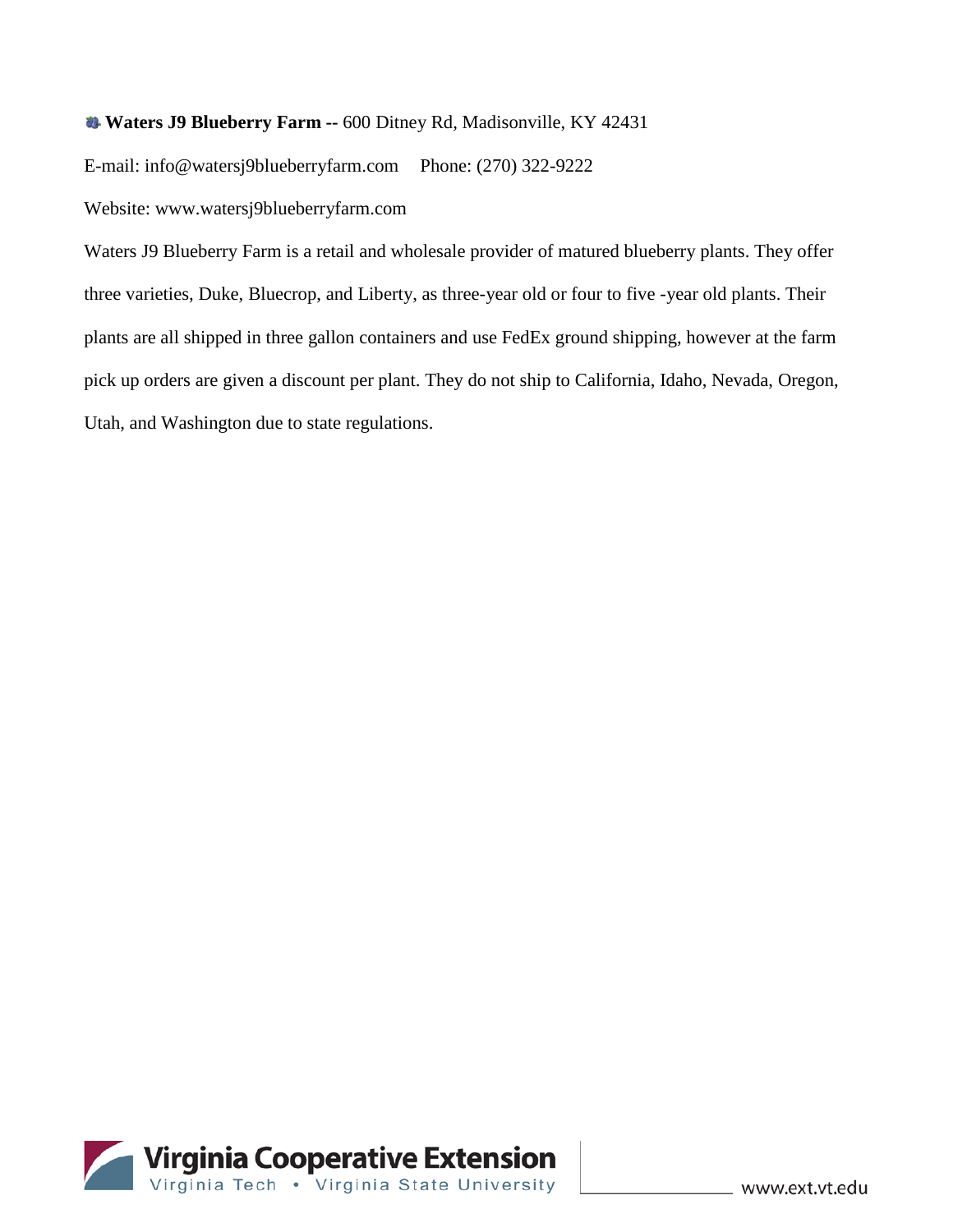| <b>2017 Nursery Information for Strawberries</b>                            |           |                     |                                                                                                                                                                                                                                                  |                                                                                  |  |  |
|-----------------------------------------------------------------------------|-----------|---------------------|--------------------------------------------------------------------------------------------------------------------------------------------------------------------------------------------------------------------------------------------------|----------------------------------------------------------------------------------|--|--|
| <b>Name (State)</b>                                                         | Plug      | <b>Bare</b><br>root | <b>June-Bearing</b>                                                                                                                                                                                                                              | <b>Ever-Bearing</b>                                                              |  |  |
| <b>Aaron's Creek</b><br>Farms (VA)                                          |           |                     | Camarosa, Chandler, Festival, Radiance, Sweet<br>Charlie                                                                                                                                                                                         | Albion, San Andreas                                                              |  |  |
| <b>Berries Unlimited</b><br>(AK)                                            |           |                     | Honeoye, Jewel, Tennessee Beauty                                                                                                                                                                                                                 | Ozark Beauty,<br>Seascape                                                        |  |  |
| <b>Burpee Seed</b><br><b>Company (PA)</b>                                   |           |                     | AC Wendy, Earliglow, Flavorfest, Galleta, Jewel,<br>Record, Tribute                                                                                                                                                                              | Albion, Evie 2, Mara<br>Des Bois, Seascape,<br><b>Sweet Kiss</b>                 |  |  |
| Daisy Farms (MI)                                                            |           |                     | AC Valley Sunset, Allstar, Cabet, Cavendish,<br>Chandler, Earliglow, Honeoye, Jewel, Scarlet,<br>Sparkle, Surecrop, AC Wendy                                                                                                                     | Albion, Ozark<br>Beauty, San Andreas,<br>Seascape, Tribute,<br>Tristar           |  |  |
| <b>Greenwood</b><br>Nursery, Inc.<br>(TN)                                   |           | $\bullet$           | Allstar, Cardinal, Chandler, Darselect, Honeoye,<br><b>Sweet Charlie</b>                                                                                                                                                                         | Evie 2, Ozark Beauty                                                             |  |  |
| <b>Hartmann's Plant</b><br>Co. (MI)                                         |           |                     |                                                                                                                                                                                                                                                  | Fraise Des Bois,<br><b>Wonderful Pineberry</b>                                   |  |  |
| <b>Hunter Farms</b><br>(SC)                                                 |           |                     | Camarosa, Chandler                                                                                                                                                                                                                               | Albion                                                                           |  |  |
| <b>Indiana Berry</b><br>and Plant<br><b>Company (IN)</b>                    |           |                     | AC Valley Sunset, Allstar, Annapolis, Cabot,<br>Cavendish, Chandler, Flavorfest, Galleta,<br>Honeoye, Jewel, Kent                                                                                                                                | Albion, Seascape                                                                 |  |  |
| <b>Khrone</b><br>Farms(MI)                                                  |           |                     | AC Valley Sunset, AC Wendy, Allstar,<br>Annapolis, Archer, Cabot, Cavendish, Clancy,<br>Earliglow, Flavorfest, Galleta, Honeoye, Jewel,<br>Sparkle, Sure Crop                                                                                    | Albion, Monterey,<br>San Andreas,<br>Seascape                                    |  |  |
| <b>Kube Pak (NJ)</b>                                                        | $\bullet$ |                     | Allstar, Chandler, Earliglow, Flavorfest, Jewel                                                                                                                                                                                                  |                                                                                  |  |  |
| <b>Nourse Farms</b><br>(MA)                                                 |           |                     | AC Valley Sunset, AC Wendy, Allstar,<br>Annapolis, Brunswick, Cavendish, Chandler,<br>Clancy, Daroyal, Darselect, Earliglow,<br>Flavorfest, Galleta, Honeoye, Jewel, L'Amour,<br>Malwina, Mayflower, Record, Rutgers Scarlet,<br>Sonata, Sparkle | Albion, Evie 2, Mare<br>Des Bois, Monterey,<br>Portola, San Andreas,<br>Seascape |  |  |
| <b>Stark Bro's</b><br><b>Nurseries &amp;</b><br><b>Orchards Co.</b><br>(MO) |           |                     | Allstar, Cabot, Clancey, Earliglow, Honeoye,<br>Jewel, Sequoia, Sparkle, Surecrop                                                                                                                                                                | Eversweet, Ozark<br>Beauty, Tribute,<br>Tristar, Wonderful<br>Pineberry          |  |  |
| <b>Walker Brothers</b><br>(NJ)                                              | $\bullet$ |                     | Chandler, Sweet Charlie                                                                                                                                                                                                                          |                                                                                  |  |  |

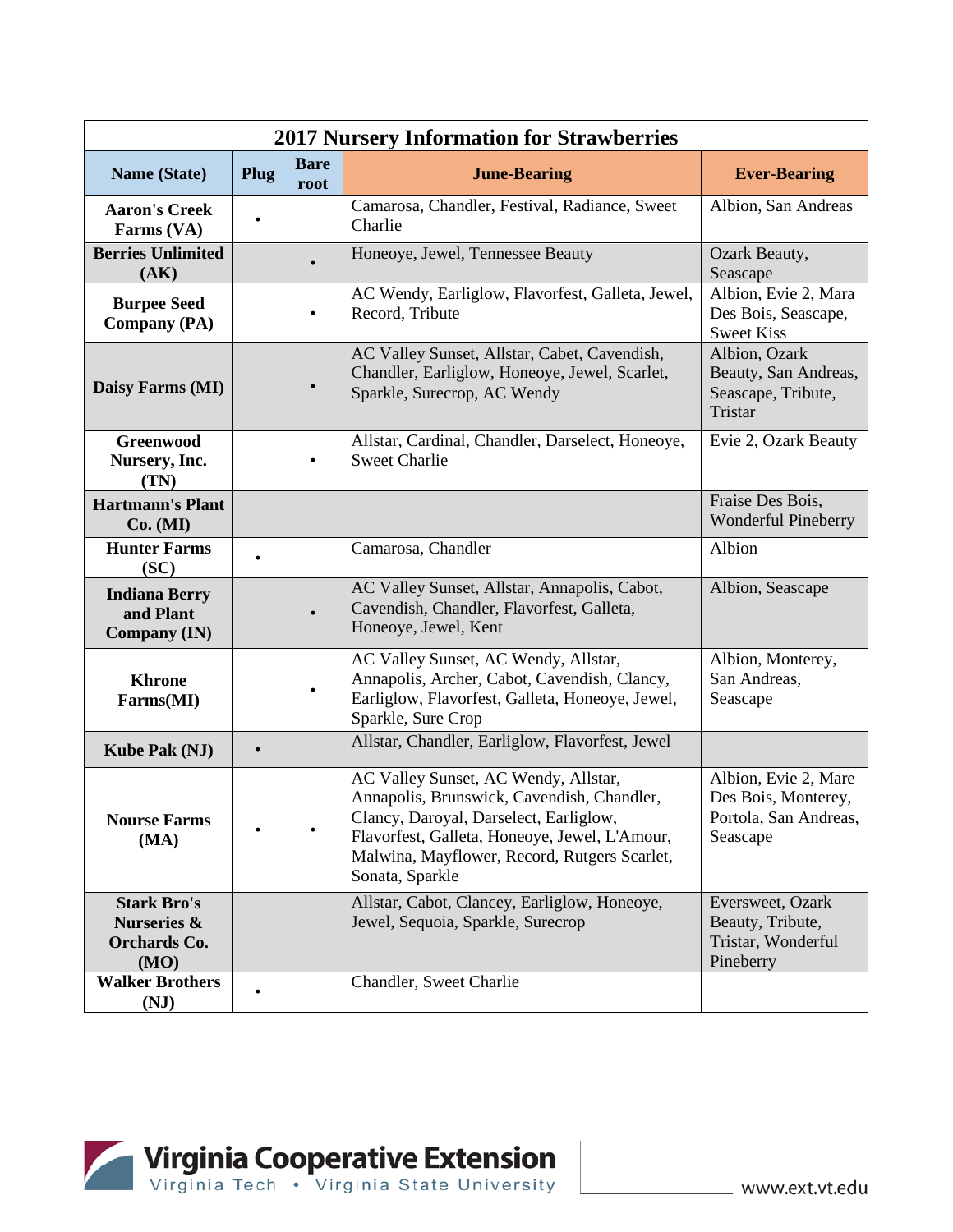|                    | <b>2017 Nursery Information for Raspberries</b> |                                 |                                            |                                       |                |               |  |  |
|--------------------|-------------------------------------------------|---------------------------------|--------------------------------------------|---------------------------------------|----------------|---------------|--|--|
| Name (State)       | <b>Raspberry</b><br><b>Type</b>                 | <b>Harvest</b><br><b>Season</b> | <b>Red</b>                                 | Gold                                  | <b>Black</b>   | <b>Purple</b> |  |  |
|                    |                                                 | Early                           | Dorma, Prelude                             |                                       |                |               |  |  |
|                    |                                                 | Early-Mid                       | Killarney                                  |                                       |                | Glencoe*      |  |  |
|                    | <b>Floricane</b><br>(Summer                     | Mid                             | Latham, Meeker,<br>Nova**, Ukee            |                                       | Bristol, Jewel |               |  |  |
| <b>Berries</b>     | Bearing)                                        | Late-Mid                        | Encore**                                   | Honey<br>Queen                        | Mac Black      |               |  |  |
| <b>Unlimited</b>   |                                                 | Late                            | Coho                                       |                                       |                | Royalty       |  |  |
| (AK)               |                                                 | Early                           | Autumn Britten, Joan<br>J*, Polka          |                                       | Niwot          |               |  |  |
|                    | Primocane                                       | Mid                             | BP-1, Caroline                             |                                       |                |               |  |  |
|                    | (Fall Bearing)                                  | Late                            | Heritage                                   | Anne,<br>Double<br>Gold, Fall<br>Gold |                |               |  |  |
|                    | <b>Floricane</b><br>(Summer<br>Bearing)         | Early                           | Prelude                                    |                                       |                |               |  |  |
|                    |                                                 | Early-Mid                       | Kilarney, Tulamagic                        |                                       |                | Glencoe*      |  |  |
|                    |                                                 | Mid                             |                                            |                                       | Bristol, Jewel |               |  |  |
|                    |                                                 | Late-Mid                        | Encore**                                   |                                       |                |               |  |  |
| <b>Burpee Seed</b> |                                                 | Late                            |                                            |                                       |                | Royalty       |  |  |
| Company<br>(PA)    |                                                 | Early                           | Autumn Bliss, Himbo<br>Top, Joan J*        |                                       | Niwot          |               |  |  |
|                    | Primocane                                       | Mid                             | Caroline                                   |                                       |                |               |  |  |
|                    | (Fall Bearing)                                  | Late                            | Crimson Giant, Crimson<br>Night, Herritage | Anne,<br>Double<br>Gold, Fall<br>Gold |                |               |  |  |
|                    |                                                 | Early                           |                                            |                                       |                |               |  |  |
|                    | <b>Floricane</b>                                | Early-Mid                       |                                            |                                       |                |               |  |  |
|                    | (Summer                                         | Mid                             |                                            |                                       | Jewel          |               |  |  |
| <b>Daisy Farms</b> | Bearing)                                        | Late-Mid                        |                                            |                                       |                |               |  |  |
| (MI)               |                                                 | Late                            |                                            |                                       |                |               |  |  |
|                    |                                                 | Early                           |                                            |                                       |                |               |  |  |
|                    | Primocane<br>(Fall Bearing)                     | Mid                             |                                            |                                       |                |               |  |  |
|                    |                                                 | Late                            | Heritage, Nantahala                        |                                       |                |               |  |  |

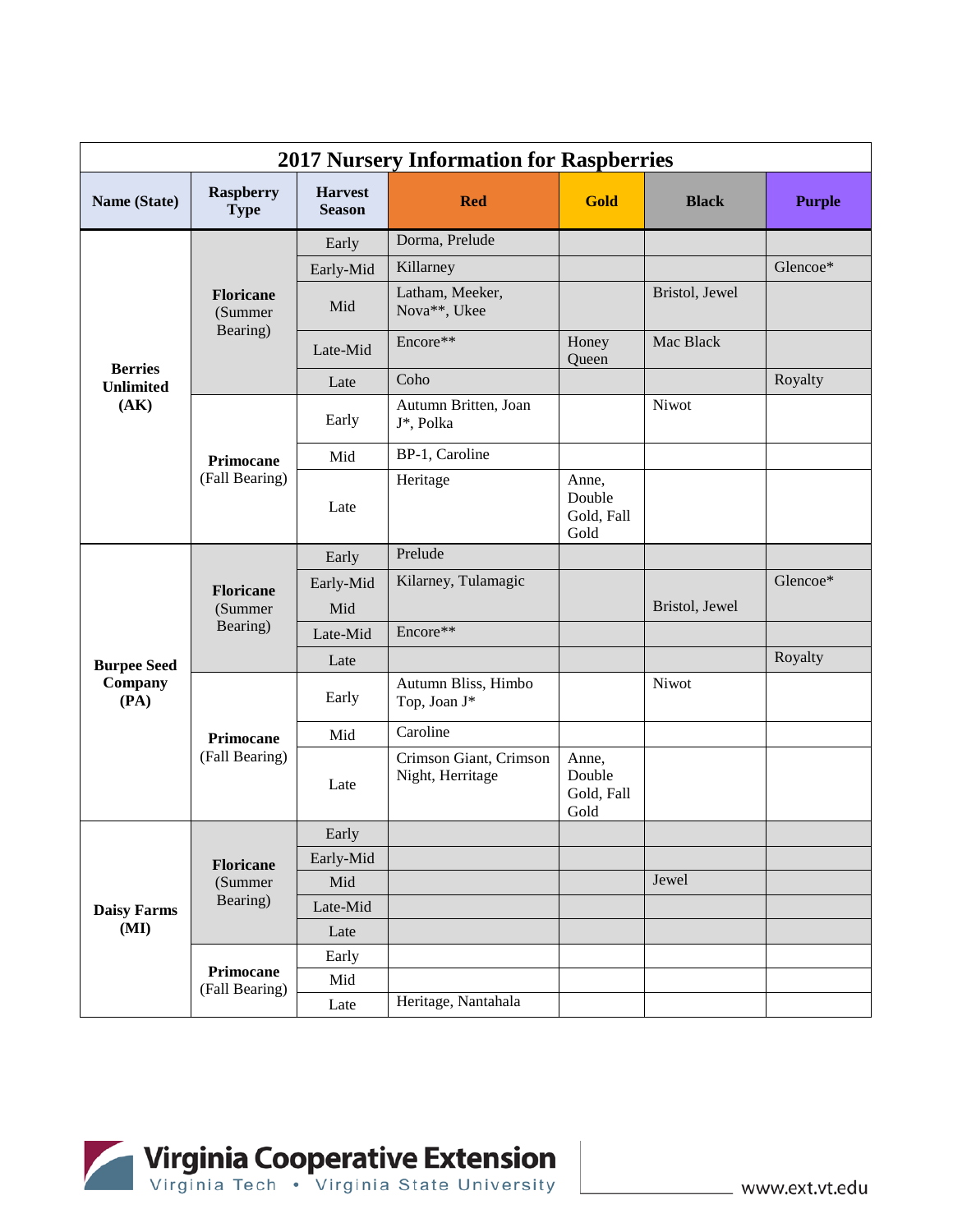| Name (State)                     | <b>Raspberry</b><br><b>Type</b>         | <b>Harvest</b><br><b>Season</b> | <b>Red</b>                    | <b>Gold</b>        | <b>Black</b>           | <b>Purple</b>          |
|----------------------------------|-----------------------------------------|---------------------------------|-------------------------------|--------------------|------------------------|------------------------|
|                                  |                                         | Early                           | Boyne, Prelude                |                    |                        |                        |
|                                  | <b>Floricane</b>                        | Early-Mid                       | Killarney                     |                    |                        |                        |
|                                  | (Summer                                 | Mid                             | Latham, Nova**                |                    | Bristol, Jewel         |                        |
| Double A                         | Bearing)                                | Late-Mid                        | Encore**                      |                    |                        |                        |
| <b>Vineyard</b>                  |                                         | Late                            |                               |                    |                        |                        |
| (NY)                             | Primocane                               | Early                           | Himbo Top, Joan J*,<br>Polana |                    | Niwot                  |                        |
|                                  | (Fall Bearing)                          | Mid                             | BP-1, Caroline                |                    |                        |                        |
|                                  |                                         | Late                            | Heritage                      | Anne               |                        |                        |
|                                  |                                         | Early                           |                               |                    |                        |                        |
|                                  |                                         | Early-Mid                       |                               |                    |                        |                        |
| Greenwood                        | <b>Floricane</b><br>(Summer<br>Bearing) | Mid                             | Nova**                        |                    | Jewel,<br>Cumberland   |                        |
| Nursery, Inc.                    |                                         | Late-Mid                        |                               |                    |                        |                        |
| (TN)                             |                                         | Late                            |                               |                    |                        |                        |
|                                  | <b>Primocane</b><br>(Fall Bearing)      | Early                           |                               |                    |                        |                        |
|                                  |                                         | Mid                             |                               |                    |                        |                        |
|                                  |                                         | Late                            | Heritage                      | Anne               |                        |                        |
|                                  |                                         | Early                           |                               |                    |                        |                        |
|                                  |                                         | Early-Mid                       |                               |                    |                        |                        |
|                                  | <b>Floricane</b><br>(Summer             | Mid                             | Meeker, Nova**                |                    | Jewel, Pequot<br>Lakes |                        |
| Hartmann's                       | Bearing)                                | Late-Mid                        | Encore**                      |                    |                        |                        |
| Plant Co.<br>(MI)                |                                         | Late                            | Tulameen                      |                    |                        |                        |
|                                  |                                         | Early                           | Autumn Britten, Jaclyn        |                    | Ohio's Treasure        |                        |
|                                  | <b>Primocane</b><br>(Fall Bearing)      | Mid                             | Addison, Caroline             |                    |                        |                        |
|                                  |                                         | Late                            | Heritage                      | Anne, Fall<br>Gold |                        |                        |
|                                  |                                         | Early                           | Boyne, Prelude                |                    |                        |                        |
| <b>Indiana</b>                   |                                         | Early-Mid                       | Killarney                     |                    |                        |                        |
| <b>Berry</b> and<br><b>Plant</b> | <b>Floricane</b><br>(Summer             | Mid                             | Canby*, Eden*, Nova**         |                    | Bristol, Jewel         |                        |
| Company<br>$(\mathbf{IN})$       | Bearing)                                | Late-Mid                        | Encore**                      |                    | Mac Black              |                        |
|                                  |                                         | Late                            | $K-81-6$                      |                    |                        | Brandywine,<br>Royalty |

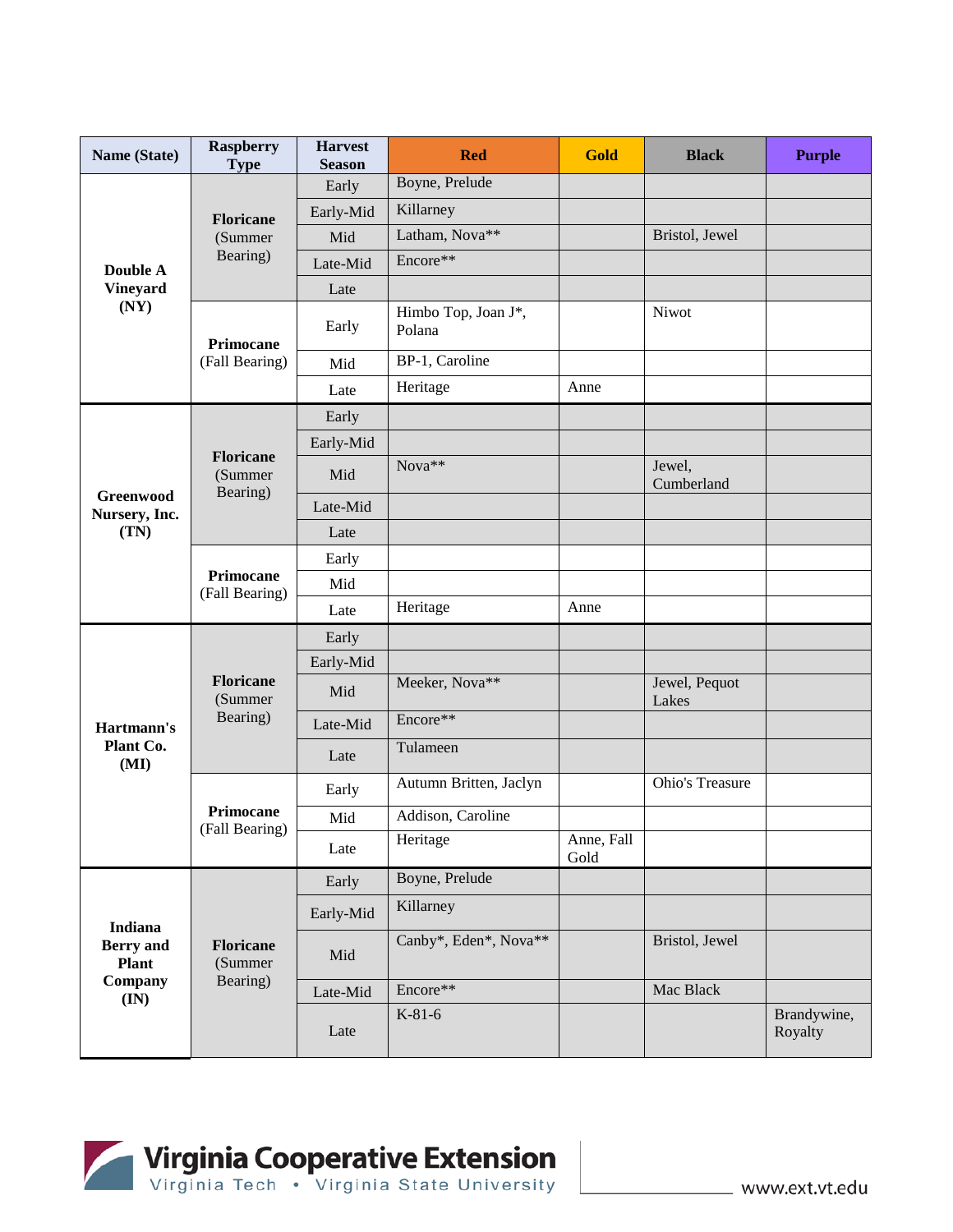| Name (State)                                                                     | <b>Raspberry</b><br><b>Type</b>                | <b>Harvest</b><br><b>Season</b> | <b>Red</b>                              | <b>Gold</b>                           | <b>Black</b>                     | <b>Purple</b> |  |  |  |
|----------------------------------------------------------------------------------|------------------------------------------------|---------------------------------|-----------------------------------------|---------------------------------------|----------------------------------|---------------|--|--|--|
| <b>Indiana</b><br><b>Berry</b> and<br><b>Plant</b><br>Company<br>$(\mathbf{IN})$ |                                                | Early                           | Autumn Bliss, Polana                    |                                       | Niwot                            |               |  |  |  |
|                                                                                  | Primocane<br>(Fall Bearing)                    | Mid                             | Caroline, Vintage                       |                                       |                                  |               |  |  |  |
|                                                                                  |                                                | Late                            | Heritage, Nantahala                     | Anne,<br>Double<br>Gold, Fall<br>Gold |                                  |               |  |  |  |
|                                                                                  |                                                | Early                           | Boyne                                   |                                       |                                  |               |  |  |  |
|                                                                                  |                                                | Early-Mid                       | Killarney, Tulamagic                    |                                       |                                  |               |  |  |  |
|                                                                                  | <b>Floricane</b><br>(Summer<br>Bearing)        | Mid                             | Cowichan, Latham,<br>Nova**             |                                       | Bristol, Jewel                   |               |  |  |  |
|                                                                                  |                                                | Late-Mid                        |                                         |                                       | Mac Black                        |               |  |  |  |
| <b>Nourse</b><br>Farms (MA)                                                      |                                                | Late                            |                                         |                                       |                                  | Royalty       |  |  |  |
|                                                                                  |                                                | Early                           | Himbo Top, Joan J*,<br>Polana, Polka    |                                       | Niwot                            |               |  |  |  |
|                                                                                  | Primocane<br>(Fall Bearing)                    | Mid                             | BP-1, Caroline                          |                                       |                                  |               |  |  |  |
|                                                                                  |                                                | Late                            | Heritage, Josephine                     | Anne,<br>Double<br>Gold               |                                  |               |  |  |  |
|                                                                                  | <b>Floricane</b><br>(Summer<br>Bearing)        | Early                           |                                         |                                       |                                  |               |  |  |  |
|                                                                                  |                                                | Early-Mid                       |                                         |                                       |                                  |               |  |  |  |
|                                                                                  |                                                | Mid                             |                                         |                                       | Allen, Bristol,<br>Jewel, Munger |               |  |  |  |
| <b>Stark Bro's</b>                                                               |                                                | Late-Mid                        | Encore**                                |                                       |                                  |               |  |  |  |
| Nurseries &<br>Orchards Co.                                                      |                                                | Late                            |                                         |                                       |                                  | Royalty       |  |  |  |
| (MO)                                                                             |                                                | Early                           | Himbo Top, Jaclyn,<br>Joan J*, Fall Red |                                       |                                  |               |  |  |  |
|                                                                                  | Primocane                                      | Mid                             | Caroline                                |                                       |                                  |               |  |  |  |
|                                                                                  | (Fall Bearing)                                 | Late                            | Crimson Night, Heritage                 | Anne,<br>Double<br>Gold               |                                  |               |  |  |  |
|                                                                                  |                                                | Early                           | Boyne, Souris                           |                                       |                                  |               |  |  |  |
|                                                                                  | <b>Floricane</b>                               | Early-Mid                       |                                         |                                       |                                  |               |  |  |  |
|                                                                                  | (Summer                                        | Mid                             | Latham                                  |                                       | Bristol, Jewel                   |               |  |  |  |
| <b>Turnbull</b><br>Garden                                                        | Bearing)                                       | Late-Mid                        | Encore**                                |                                       |                                  |               |  |  |  |
| Center &                                                                         |                                                | Late                            |                                         |                                       |                                  | Royalty       |  |  |  |
| Nursery (NY)                                                                     |                                                | Early                           |                                         |                                       |                                  |               |  |  |  |
|                                                                                  | Primocane<br>(Fall Bearing)                    | Mid                             | Caroline                                |                                       |                                  |               |  |  |  |
|                                                                                  |                                                | Late                            | Heritage                                | Fall Gold                             |                                  |               |  |  |  |
|                                                                                  | * - Spineless variety<br>** - Nearly Spineless |                                 |                                         |                                       |                                  |               |  |  |  |

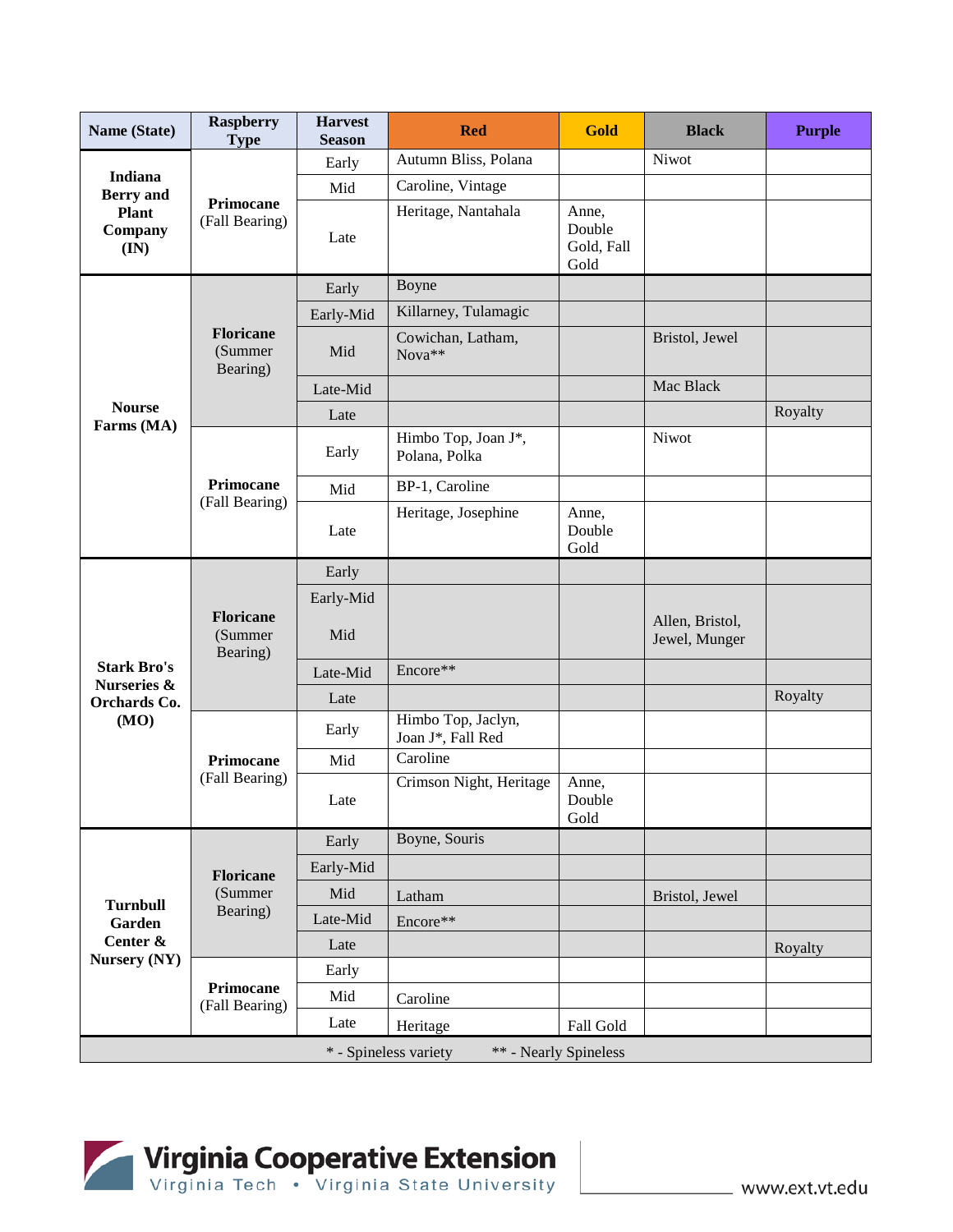| <b>2017 Nursery Information for Blackberries</b> |                                 |                                                                         |                                   |  |  |
|--------------------------------------------------|---------------------------------|-------------------------------------------------------------------------|-----------------------------------|--|--|
| Name (State)                                     | <b>Harvest</b><br><b>Season</b> | <b>Floricane</b>                                                        | Primocane                         |  |  |
|                                                  | Early                           | Brazos*, Darrow, Natchez                                                | PrimeArk 45*, PrimeArk<br>Freedom |  |  |
| <b>Berries</b><br><b>Unlimited (AK)</b>          | Early-Mid                       | Arapaho, Black Diamond Columbia<br>Star, Kiowa*, Osage, Ouachita, Tupi* |                                   |  |  |
|                                                  | Mid                             | Apache                                                                  |                                   |  |  |
|                                                  | Mid-Late                        | <b>Sweetie Pie</b>                                                      |                                   |  |  |
|                                                  | Late                            | Navaho, Triple Crown, Von                                               |                                   |  |  |
|                                                  | Early                           | Darrow, Natchez                                                         | PrimeArk Freedom                  |  |  |
|                                                  | Early-Mid                       |                                                                         |                                   |  |  |
| <b>Burpee Seed</b><br><b>Company</b> (PA)        | Mid                             |                                                                         |                                   |  |  |
|                                                  | Mid-Late                        |                                                                         |                                   |  |  |
|                                                  | Late                            | Chester, Triple Crown                                                   |                                   |  |  |
|                                                  | Early                           |                                                                         |                                   |  |  |
|                                                  | Early-Mid                       |                                                                         |                                   |  |  |
| <b>Daisy Farms</b><br>(MI)                       | Mid                             |                                                                         |                                   |  |  |
|                                                  | Mid-Late                        |                                                                         |                                   |  |  |
|                                                  | Late                            | <b>Triple Crown</b>                                                     |                                   |  |  |
|                                                  | Early                           |                                                                         | PrimeArk Freedom                  |  |  |
|                                                  | Early-Mid                       | Ouachita                                                                |                                   |  |  |
| <b>Double A</b><br><b>Vineyards (NY)</b>         | Mid                             |                                                                         |                                   |  |  |
|                                                  | Mid-Late                        |                                                                         |                                   |  |  |
|                                                  | Late                            | Chester, Triple Crown                                                   |                                   |  |  |
|                                                  | Early                           |                                                                         |                                   |  |  |
| <b>Greenwood</b>                                 | Early-Mid                       | Arapaho, Ouachita                                                       |                                   |  |  |
| Nursery, Inc.                                    | Mid                             | Apache                                                                  |                                   |  |  |
| (TN)                                             | Mid-Late                        |                                                                         |                                   |  |  |
|                                                  | Late                            | <b>Triple Crown</b>                                                     |                                   |  |  |
|                                                  | Early                           |                                                                         |                                   |  |  |
|                                                  | Early-Mid                       |                                                                         |                                   |  |  |
| Hartmann's                                       | Mid                             |                                                                         |                                   |  |  |
| Plant Co. (MI)                                   | Mid-Late                        |                                                                         |                                   |  |  |
|                                                  | Late                            | Chester, Triple Crown                                                   |                                   |  |  |

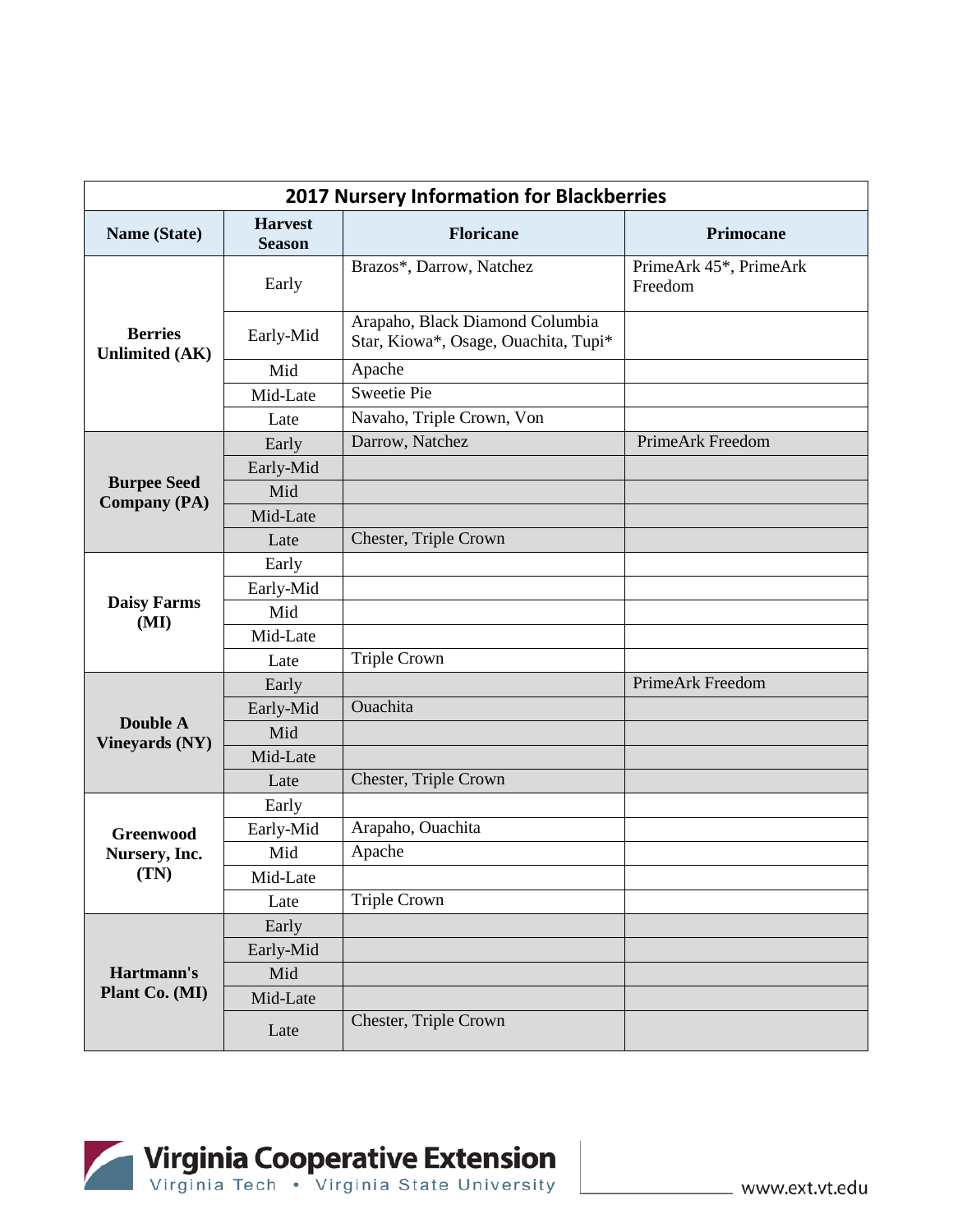| Name (State)                                  | <b>Harvest</b><br><b>Season</b> | <b>Floricane</b>          | <b>Primocane</b>                                       |
|-----------------------------------------------|---------------------------------|---------------------------|--------------------------------------------------------|
|                                               | Early                           | Shawnee*                  | Prime-Ark 45, Prime-Ark<br>Freedom, Prime-Ark Traveler |
| <b>Indiana Berry</b>                          | Early-Mid                       | Arapaho, Osage, Ouachita  |                                                        |
| and Plant<br>Company (IN)                     | Mid                             | Apache                    |                                                        |
|                                               | Mid-Late                        |                           |                                                        |
|                                               | Late                            | Chester, Triple Crown     |                                                        |
|                                               | Early                           |                           |                                                        |
|                                               | Early-Mid                       | Arapaho, Osage, Ouachita  |                                                        |
| <b>Jones Family</b><br>Farm (NC)              | Mid                             |                           |                                                        |
|                                               | Mid-Late                        |                           |                                                        |
|                                               | Late                            | Von                       |                                                        |
|                                               | Early                           | Natchez                   | PrimeArk 45*, PrimeArk<br>Freedom, PrimeArk Traveler   |
| <b>Nourse Farms</b>                           | Early-Mid                       | <b>Ouachita</b>           |                                                        |
| (MA)                                          | Mid                             |                           |                                                        |
|                                               | Mid-Late                        |                           |                                                        |
|                                               | Late                            | Chester, Triple Crown     |                                                        |
| <b>Stark Bro's</b>                            | Early                           | Natchez                   | PrimeArk 45*, PrimeArk<br>Freedom, PrimeArk Traveler   |
| <b>Nurseries &amp;</b><br><b>Orchards Co.</b> | Early-Mid                       | Arapaho, Kiowa*, Ouachita |                                                        |
| (MO)                                          | Mid                             |                           |                                                        |
|                                               | Mid-Late                        |                           |                                                        |
|                                               | Late                            | Chester, Triple Crown     |                                                        |
|                                               | Early                           | Darrow                    |                                                        |
| <b>Turnbull</b>                               | Early-Mid                       |                           |                                                        |
| <b>Garden Center</b>                          | Mid                             |                           |                                                        |
| & Nursery (NY)                                | Mid-Late                        |                           |                                                        |
|                                               | Late                            | Chester, Triple Crown     |                                                        |
|                                               |                                 | $*$ = Thorny Variety      |                                                        |

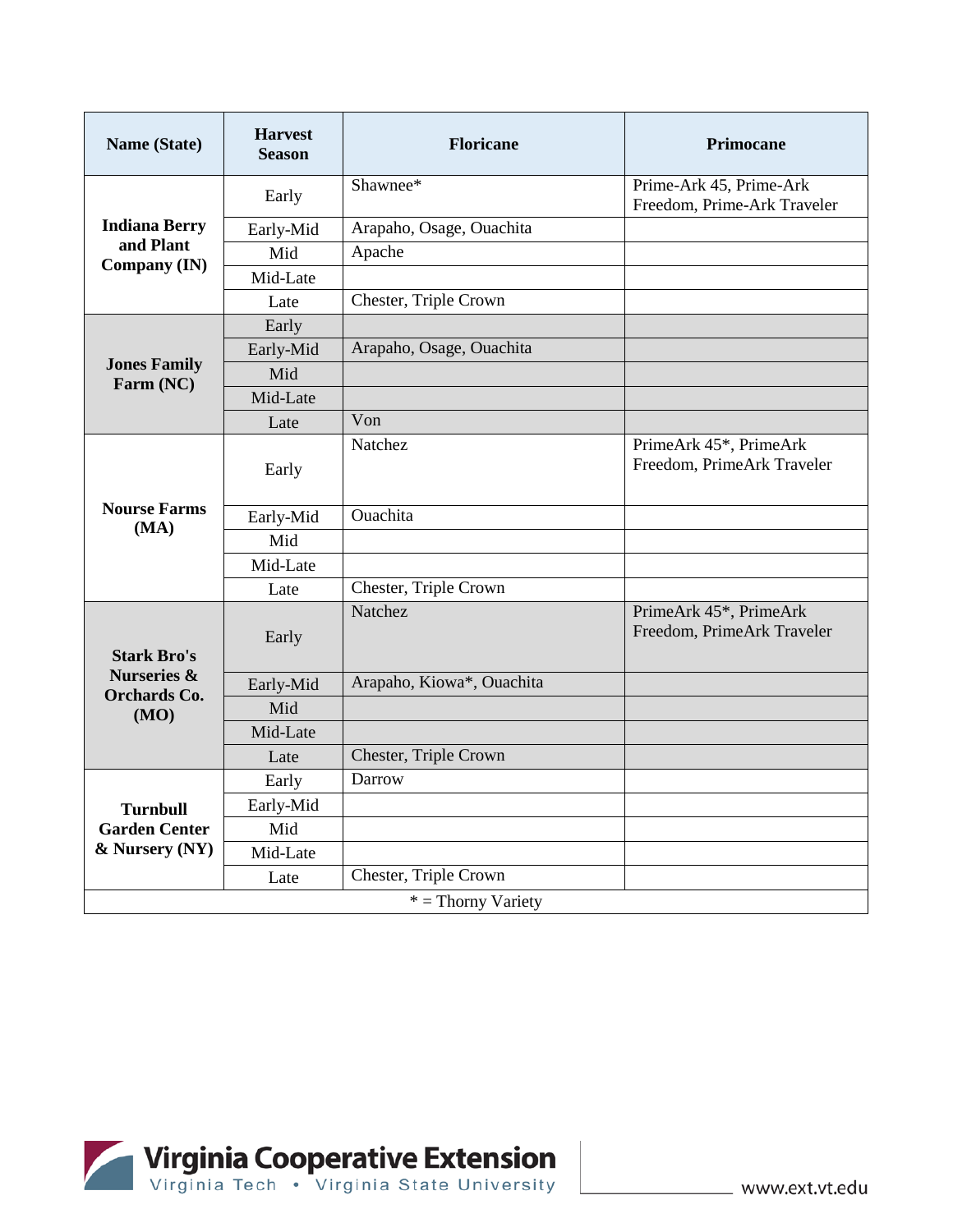| <b>2017 Nursery Information for Blueberries</b> |                                 |                                                                             |                                                |                              |                                  |  |
|-------------------------------------------------|---------------------------------|-----------------------------------------------------------------------------|------------------------------------------------|------------------------------|----------------------------------|--|
| Name (State)                                    | <b>Harvest</b><br><b>Season</b> | <b>Northern</b><br><b>Highbush</b>                                          | <b>Southern Highbush</b>                       | <b>Rabbiteye</b>             | Half-high /<br>Lowbush           |  |
|                                                 | Early                           | Chanticleer, Duke,<br>Earliblue, Hannah's<br>Choice, Sweetheart             |                                                |                              |                                  |  |
|                                                 | Early-Mid                       | Bluejay, Blueray,<br>Patriot, Spartan                                       | Collins                                        |                              | Northland                        |  |
| A.G. Ammon<br>Nursery (NJ)                      | Mid                             | Bluecrop, Cara's<br>Choice, Razz,<br>Sierra, Toro                           |                                                |                              |                                  |  |
|                                                 | Mid-Late                        | Chandler, Elizabeth,<br>Herbert, Jersery,<br>Little Giant, Nelson,<br>Rubel | Legacy                                         |                              |                                  |  |
|                                                 | Late                            | Coville, Elliott, Late<br>Blue                                              |                                                |                              |                                  |  |
|                                                 | Early                           | Duke                                                                        |                                                |                              |                                  |  |
|                                                 | Early-Mid                       | Bluejay, Blueray,<br>Patriot, Spartan                                       |                                                |                              | Northland                        |  |
| <b>Barwacz Farm</b>                             | Mid                             | Bluecrop, Sierra,<br>Toro                                                   |                                                |                              |                                  |  |
| (MI)                                            | Mid-Late                        | Berkeley, Chandler,<br>Jersey, Nelson,<br>Rubel                             |                                                |                              |                                  |  |
|                                                 | Late                            | Brigitta Blue, Elliott                                                      |                                                |                              |                                  |  |
| <b>Berries</b><br><b>Unlimited (AK)</b>         | Early                           | Duke, Earliblue, ,<br>Sweetheart                                            | Dixie Blue, Emerald,<br>Misty, O'Neal, Windsor | Climax                       | Saint Cloud, Biloxi              |  |
|                                                 | Early-Mid                       | Blueray, Bluejay,<br>Patriot, Pink<br>Popcorn, Spartan                      |                                                |                              | Northcountry,<br>Northland       |  |
|                                                 | Mid                             | <b>Baby Blues,</b><br>Bluecrop, Bluegold,<br>Razz, Toro                     | Gupton, Jubilee, Sunshine<br>Blue              | Brightwell, Desoto           | Chippewa,<br>Northblue, Northsky |  |
|                                                 | Mid-Late                        | Chandler, Jersey                                                            | Legacy                                         | Pink Lemonade,<br>Powderblue |                                  |  |
|                                                 | Late                            | Elliott                                                                     | <b>Ozark Blue</b>                              | Nocturne                     | Top Hat, Superior                |  |

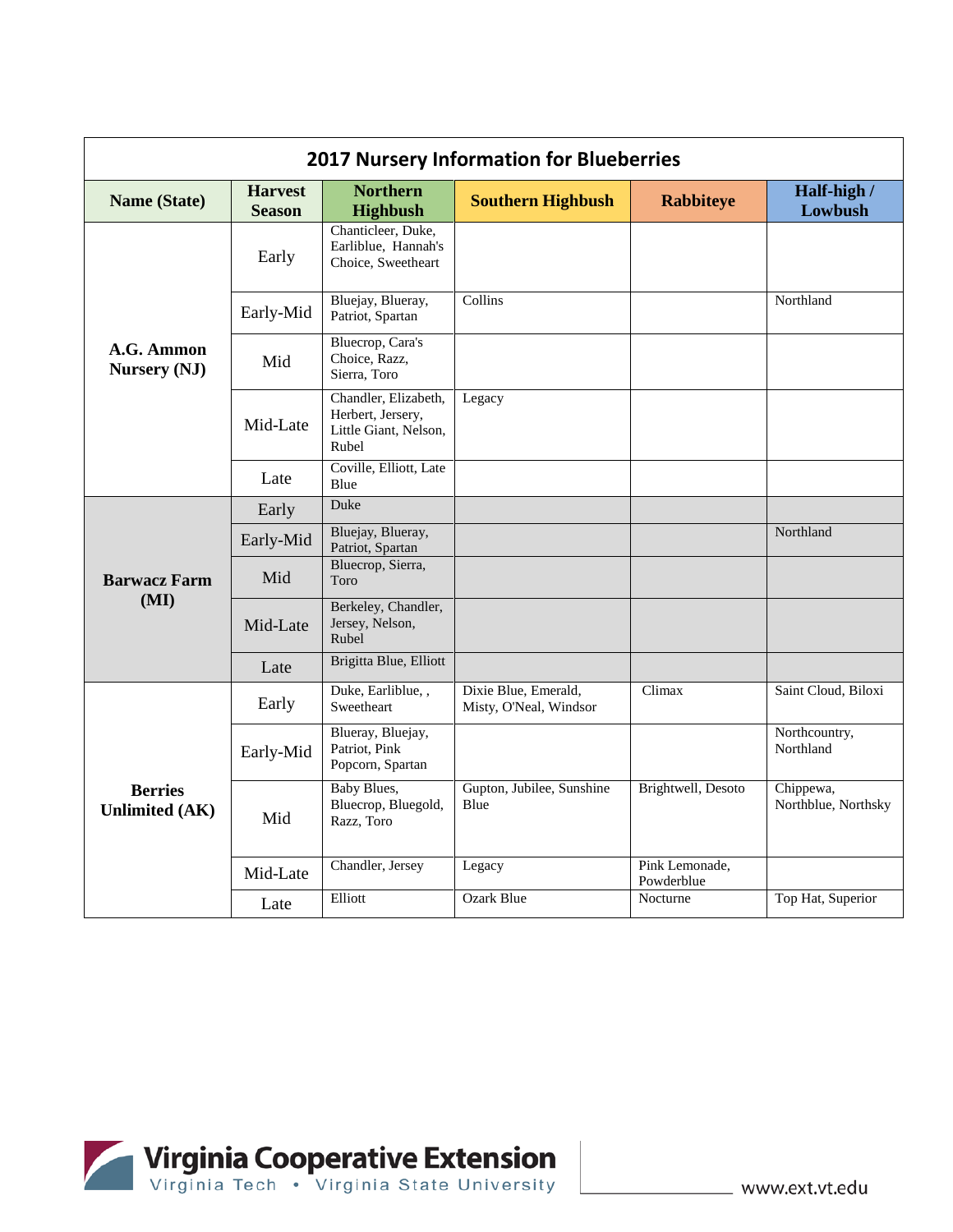| <b>Name (State)</b>               | <b>Harvest</b><br><b>Season</b> | <b>Northern</b><br><b>Highbush</b>                       | <b>Southern Highbush</b>                    | <b>Rabbiteye</b> | Half-high /<br>Lowbush  |
|-----------------------------------|---------------------------------|----------------------------------------------------------|---------------------------------------------|------------------|-------------------------|
|                                   | Early                           | Duke, Earliblue,<br>Hannah's Choice,<br>Reka, Sweetheart | Emerald, Misty, O'Neal,<br>Sharp Blue, Star |                  | Polaris                 |
| <b>Burpee Seed</b>                | Early-Mid                       | Bluejay, Blueray,<br>Patriot, Pink<br>Popcorn, Spartan   |                                             |                  | Northland               |
| <b>Company (PA)</b>               | Mid                             | Bluecrop, Bluegold,<br>Cara's Choice,<br>Razz, Toro      | Jewel, Jubilee, Southmoon,<br>Sunshine Blue |                  | Northblue, Northsky     |
|                                   | Mid-Late                        | Chandler, Herbert,<br>Jersey, Nelson                     | Legacy                                      | Pink Lemonade    |                         |
|                                   | Late                            | Coville, Elliott                                         |                                             | Nocturne         | Top Hat                 |
|                                   | Early                           | Duke                                                     |                                             |                  |                         |
|                                   | Early-Mid                       |                                                          |                                             |                  |                         |
| <b>Daisy Farms</b><br>(MI)        | Mid                             | Bluecrop, Blueray,<br>Draper                             |                                             |                  |                         |
|                                   | Mid-Late                        | Elizabeth                                                |                                             |                  |                         |
|                                   | Late                            | Elliott                                                  |                                             |                  |                         |
|                                   | Early                           | Bluetta, Huron,<br>Chanticleer, Duke,<br>Sweetheart      |                                             |                  | Polaris, Saint Cloud    |
|                                   | Early-Mid                       | Bluejay, Blueray,<br>Patriot, Spartan                    |                                             |                  | Northblue,<br>Northland |
| <b>DeGrandchamp</b><br>Farms (MI) | Mid                             | Bluecrop, Bluegold,<br>Blue Haven,<br>Draper, Toro       |                                             |                  | Chippewa                |
|                                   | Mid-Late                        | Berkeley, Bonus,<br>Jersey, Nelson                       | Legacy                                      |                  |                         |
|                                   | Late                            | Aurora, Elliott,<br>Liberty                              |                                             |                  | Superior                |
|                                   | Early                           | Duke                                                     |                                             |                  |                         |
|                                   | Early-Mid                       |                                                          |                                             |                  |                         |
| Double A<br>Vineyards (NY)        | Mid                             | Bluecrop                                                 |                                             |                  |                         |
|                                   | Mid-Late                        | Jersery                                                  |                                             |                  |                         |
|                                   | Late                            |                                                          |                                             |                  |                         |

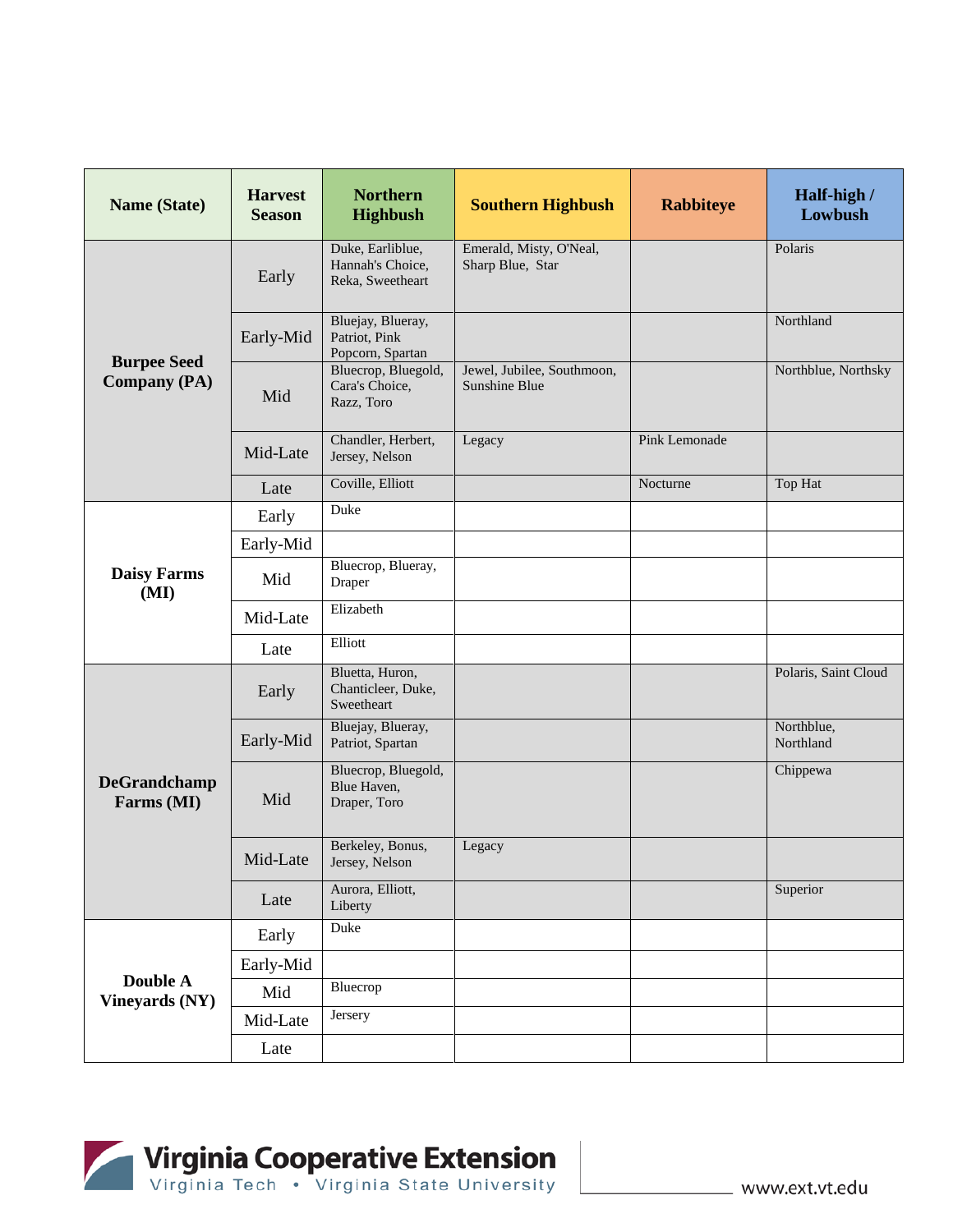| <b>Name (State)</b>                           | <b>Harvest</b><br><b>Season</b> | <b>Northern</b><br><b>Highbush</b>                                                                     | <b>Southern Highbush</b>                                                                                                   | <b>Rabbiteye</b>                                                                           | Half-high /<br>Lowbush                                  |
|-----------------------------------------------|---------------------------------|--------------------------------------------------------------------------------------------------------|----------------------------------------------------------------------------------------------------------------------------|--------------------------------------------------------------------------------------------|---------------------------------------------------------|
|                                               | Early                           | Bluetta,<br>Chanticleer,<br>Croatan, Duke,<br>Earliblue, St. Cloud,<br>Spartan, Sunrise,<br>Sweetheart | Bladen, Cape Fear, Choice,<br>Cooper, Gergiagem, Gulf<br>Coast, Gupton, Misty,<br>O'Neal, Reveille, Roberson,<br>Sharpblue | Alice Blue, Austin,<br>Beckyblue,<br>Bluebelle, Bonita,<br>Climax                          | Biloxi                                                  |
|                                               | Early-Mid                       | Blueray, Bounty,<br>Patriot                                                                            | Blue Ridge, Biteblue,<br>Carteret, New Hanover,<br>Sampson                                                                 | Columbus,<br>Gardenblue,<br>Montgomery,<br>Premier, Woodard                                | Northland                                               |
| <b>Finch Blueberry</b><br><b>Nursery (NC)</b> | Mid                             | Bluechip, Bluecrop,<br>Bluegold, Meader,<br>Northstar, Pender,<br>Razz, Sierra, Toro                   | Collin, Jubilee, Lenoir,<br>Ozark Blue, Pamlico, Pearl<br>River                                                            | Brightwell, Chaucer,<br>Marimba, Wells<br>Delite, Windy,<br>Yadkin                         |                                                         |
|                                               | Mid-Late                        | Berkeley, Chandler,<br>Echota, Elizabeth,<br>Jersey, Late Blue,<br>Nelson                              | Beaufort, Legacy, Summit,<br><b>Sunshine Blue</b>                                                                          | Baldwin, Centurion,<br>Ira, Onslow, Pink<br>Lemonade,<br>Southland, Tifblue,<br>Powderblue |                                                         |
|                                               | Late                            | Coville, Elliott                                                                                       | Arlen                                                                                                                      | <b>Bloodstone Desoto,</b>                                                                  | Top Hat                                                 |
|                                               | Early                           | Sweetheart                                                                                             |                                                                                                                            |                                                                                            |                                                         |
| <b>Greenwood</b>                              | Early-Mid                       | Blueray                                                                                                |                                                                                                                            |                                                                                            |                                                         |
| Nursery, Inc.                                 | Mid                             |                                                                                                        |                                                                                                                            | Brightwell                                                                                 |                                                         |
| (TN)                                          | Mid-Late                        |                                                                                                        |                                                                                                                            |                                                                                            |                                                         |
|                                               | Late                            |                                                                                                        |                                                                                                                            |                                                                                            |                                                         |
| Hartmann's<br>Plant Co. (MI)                  | Early                           | Chanticleer, Duke,<br>Hannah's Choice,<br>Huron, Sweetheart                                            | Colibri, Gupton, Misty,<br>O'Neal, Paloma™/Haven,<br>Reveille, Sharpblue                                                   | Climax, Premier,<br>Prince                                                                 | Blue Sunset,<br>Chippewa, Leslie,<br>Polaris, St. Cloud |
|                                               | Early-Mid                       | Bluejay, Blueray,<br>Draper, Patriot                                                                   | Carteret, New Hanover,<br>Robeson                                                                                          | Columbus                                                                                   | Northcountry,<br>Northland, Ruby<br>Carpet              |
|                                               | Mid                             | Bluecrop, Bluegold,<br>Rubel, Sierra, Toro                                                             | Sunshine Blue                                                                                                              |                                                                                            | Northblue, Northsky                                     |
|                                               | Mid-Late                        | Bonus, Chandler,<br>Elizabeth, Jersey,<br>Nelson                                                       | Legacy                                                                                                                     | Onlsow, Pink<br>Lemonade, Prolific,<br>Tifblue, Powderblue                                 | Brunswick,<br>Friendship                                |
|                                               | Late                            | Aurora, Elliott                                                                                        | Arlen                                                                                                                      | Desoto,                                                                                    | Baby Blue, Top Hat                                      |

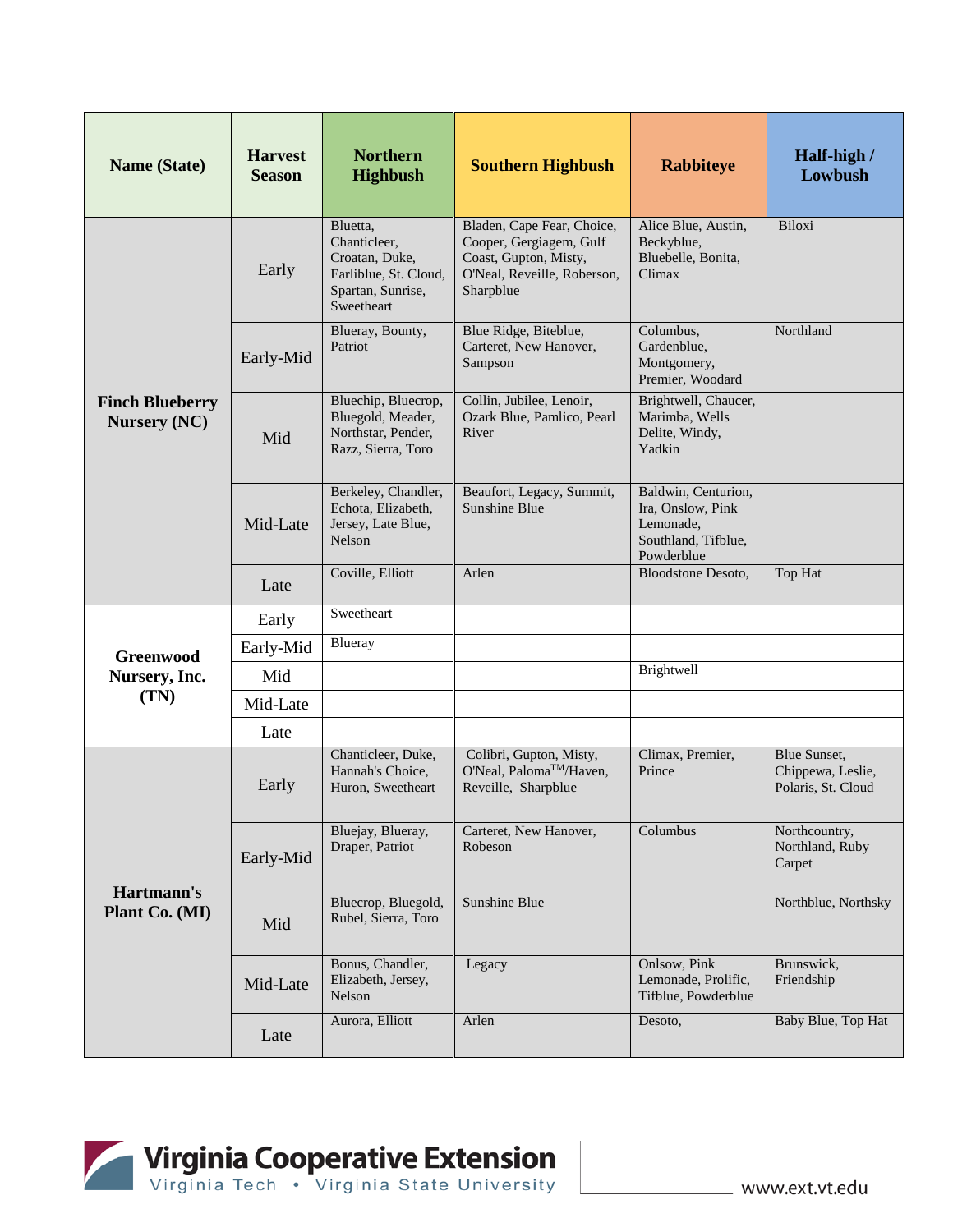| Name (State)                      | <b>Harvest</b><br><b>Season</b> | <b>Northern</b><br><b>Highbush</b>    | <b>Southern Highbush</b> | <b>Rabbiteye</b>                        | Half-high /<br>Lowbush     |
|-----------------------------------|---------------------------------|---------------------------------------|--------------------------|-----------------------------------------|----------------------------|
|                                   | Early                           | Duke, Spartan                         |                          | Climax, Premier                         |                            |
| <b>Indiana Berry</b>              | Early-Mid                       | Blueray, Draper,<br>Patriot           | Carteret, New Hanover    |                                         | Northcountry,<br>Northland |
| and Plant Co.<br>(IN)             | Mid                             | Bluecrop, Razz                        |                          |                                         | Northsky                   |
|                                   | Mid-Late                        | Bonus, Chandler,<br>Jersey, Nelson    |                          | Onslow, Pink<br>Lemonade,<br>Powderblue |                            |
|                                   | Late                            | Elliott                               |                          |                                         | Top Hat                    |
|                                   | Early                           | Duke, Reka                            |                          |                                         |                            |
|                                   | Early-Mid                       | <b>Blueray</b> , Patriot              |                          |                                         | Northland                  |
| <b>Nourse Farms</b><br>(MA)       | Mid                             | Bluecrop, Bluegold                    |                          |                                         |                            |
|                                   | Mid-Late                        | Chandler, Darrow,<br>Jersey. Nelson   |                          |                                         |                            |
|                                   | Late                            | Elliott                               |                          |                                         |                            |
|                                   | Early                           | Earliblue, Duke,<br>Sweetheart        | Misty, O'Neal            |                                         |                            |
| <b>Stark Bro's</b><br>Nurseries & | Early-Mid                       | Bluejay, Blueray,<br>Patriot          |                          |                                         | Northcountry               |
| Orchards Co.                      | Mid                             | Bluecrop                              | Jubilee                  |                                         | Northblue                  |
| (MO)                              | Mid-Late                        | Chandler, Darrow,<br>Herbert, Jersey  | <b>Sunshine Blue</b>     | <b>Pink Lemonade</b>                    |                            |
|                                   | Late                            | Elliott                               |                          |                                         |                            |
| <b>Stokes Blueberry</b>           | Early                           | Bluetta, Duke, Early<br>Blue, Spartan |                          |                                         |                            |
|                                   | Early-Mid                       | Bluejay, Blueray,<br>Patriot          |                          |                                         | Northcountry,<br>Northland |
| Farm & Nursery<br>(MI)            | Mid                             | Bluecrop, Sierra                      |                          |                                         | Northblue, Northsky        |
|                                   | Mid-Late                        | Jersey, Nelson,<br>Rubel              |                          |                                         |                            |
|                                   | Late                            | Burlington, Elliott                   |                          |                                         | Top Hat                    |